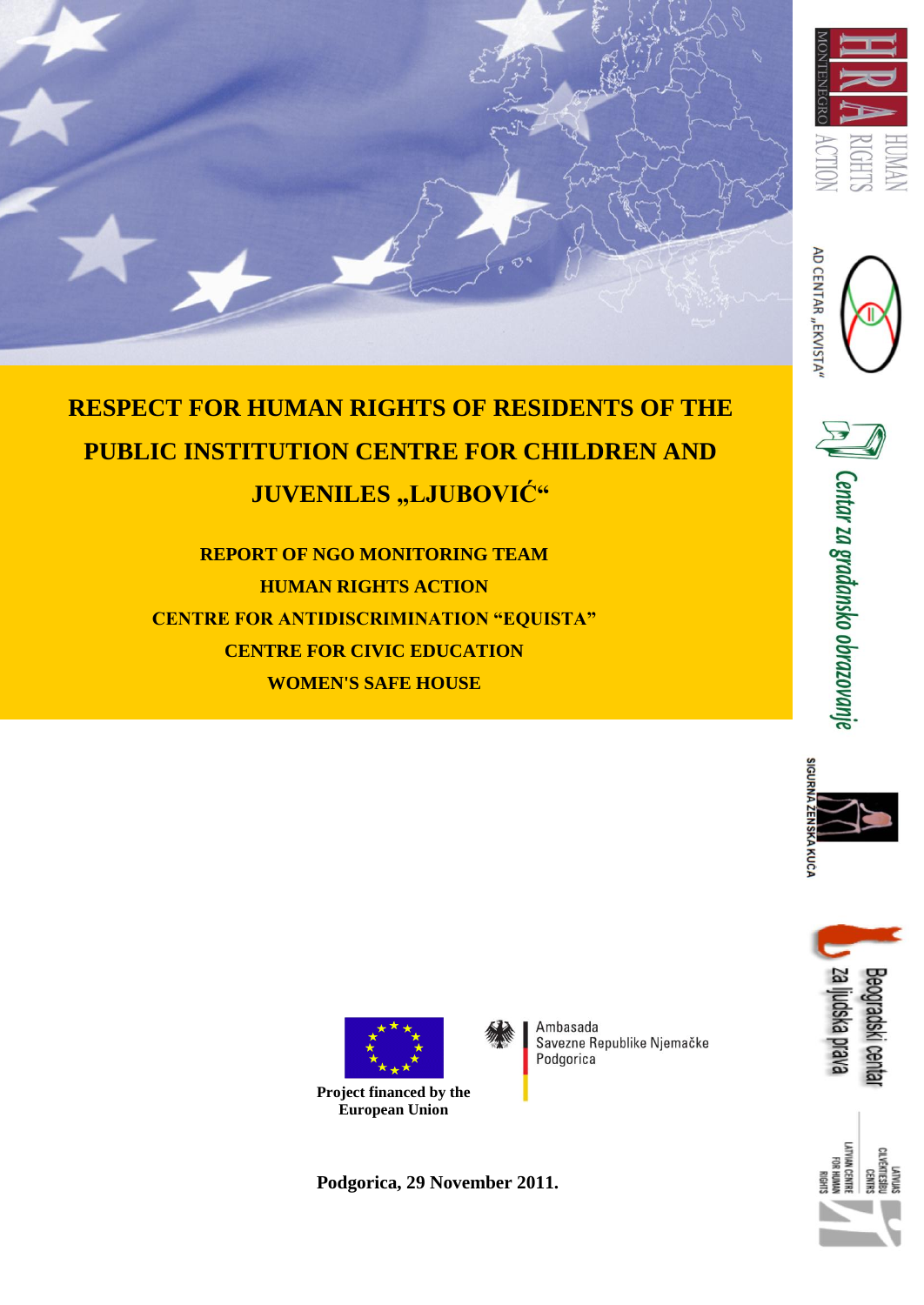# RESPECT FOR HUMAN RIGHTS OF RESIDENTS OF THE PUBLIC INSTITUTION CENTRE FOR CHILDREN AND JUVENILES "LJUBOVIĆ"

REPORT OF NGO MONITORING TEAM

HUMAN RIGHTS ACTION CENTRE FOR ANTIDISCRIMINATION "EQUISTA" CENTRE FOR CIVIC EDUCATION WOMEN'S SAFE HOUSE

Podgorica, 29 November 2011.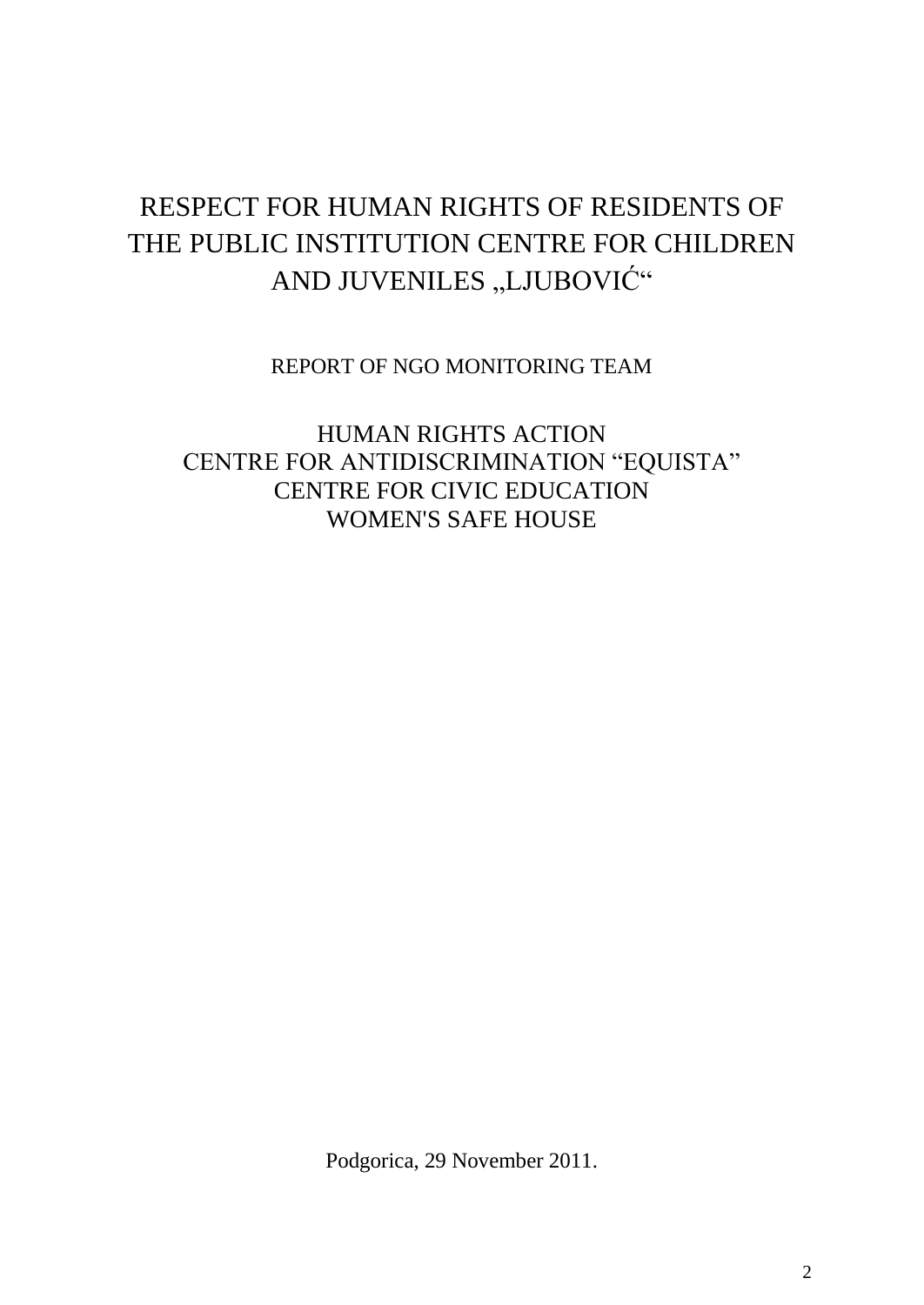#### AUTHORS:

Danilo Ajković

Dragana Otašević

Luka Stijepović

EDITOR:

Tea Gorjanc-Prelević, LL.M.

This document has been produced with the financial assistance of the European Union and the Embassy of the Federal Republic of Germany in Podgorica. The contents of this document are sole responsibility of Human Rights Action and can under no circumstances be regarded as reflecting the position of the European Union or the Embassy of the Federal Republic of Germany in Podgorica.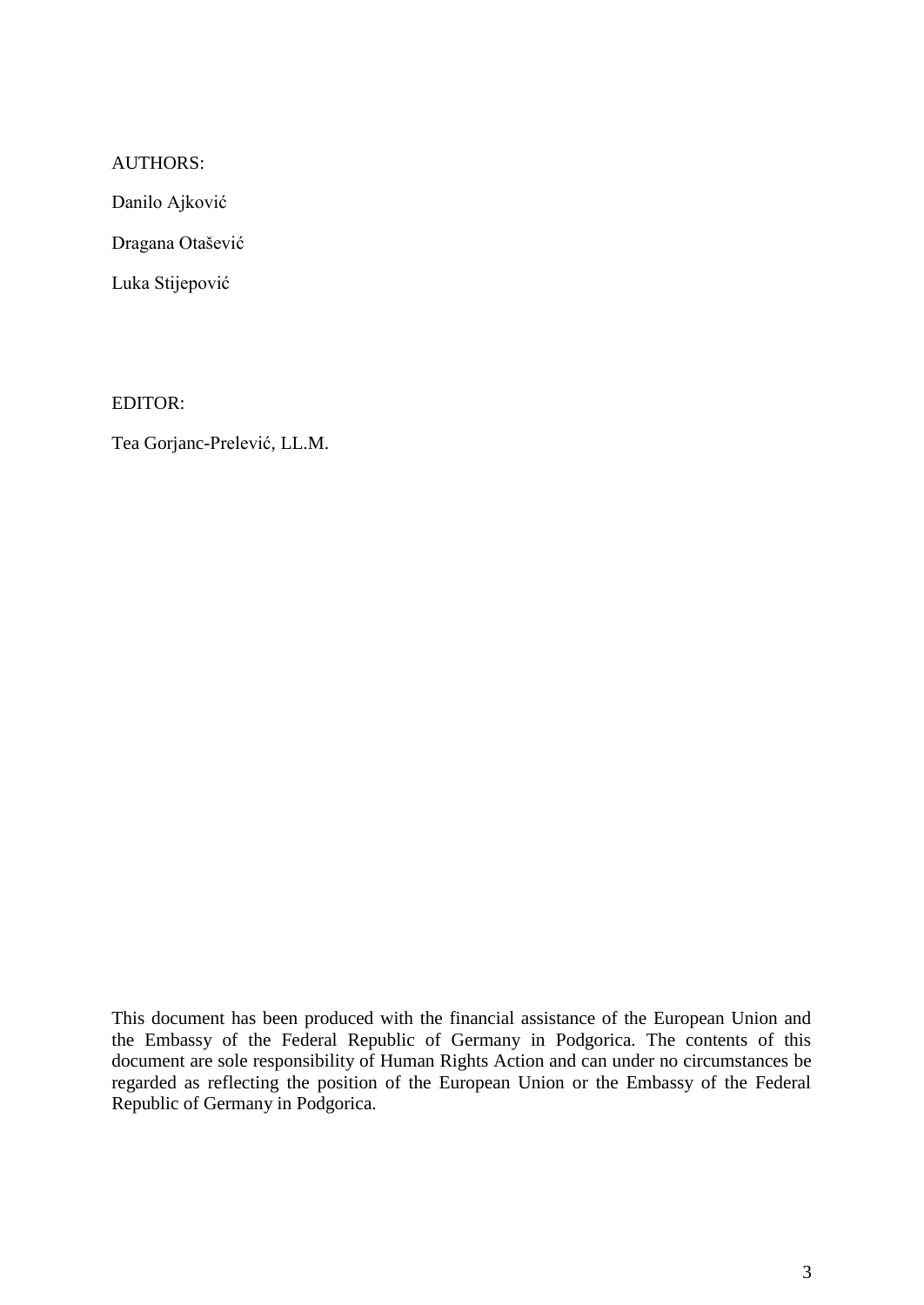# TABLE OF CONTENTS

| 1.    |                                                                  | 6  |
|-------|------------------------------------------------------------------|----|
| 1.1   |                                                                  | 6  |
| 1.2   |                                                                  | 6  |
| 1.3.  |                                                                  | 7  |
| 1.4   |                                                                  | 8  |
| 2.    | Legal framework for placing juveniles at the Centre for children | 9  |
| 2.1   |                                                                  | 13 |
| 3.    |                                                                  | 13 |
| 3.1   |                                                                  | 14 |
| 4.    |                                                                  | 14 |
| 4.1   |                                                                  | 14 |
| 4.2   |                                                                  | 15 |
| 4.2.1 |                                                                  | 15 |
| 4.2.2 |                                                                  | 16 |
| 4.2.3 |                                                                  | 17 |
| 4.2.4 |                                                                  | 17 |
| 4.2.5 |                                                                  | 18 |
| 4.2.6 |                                                                  | 18 |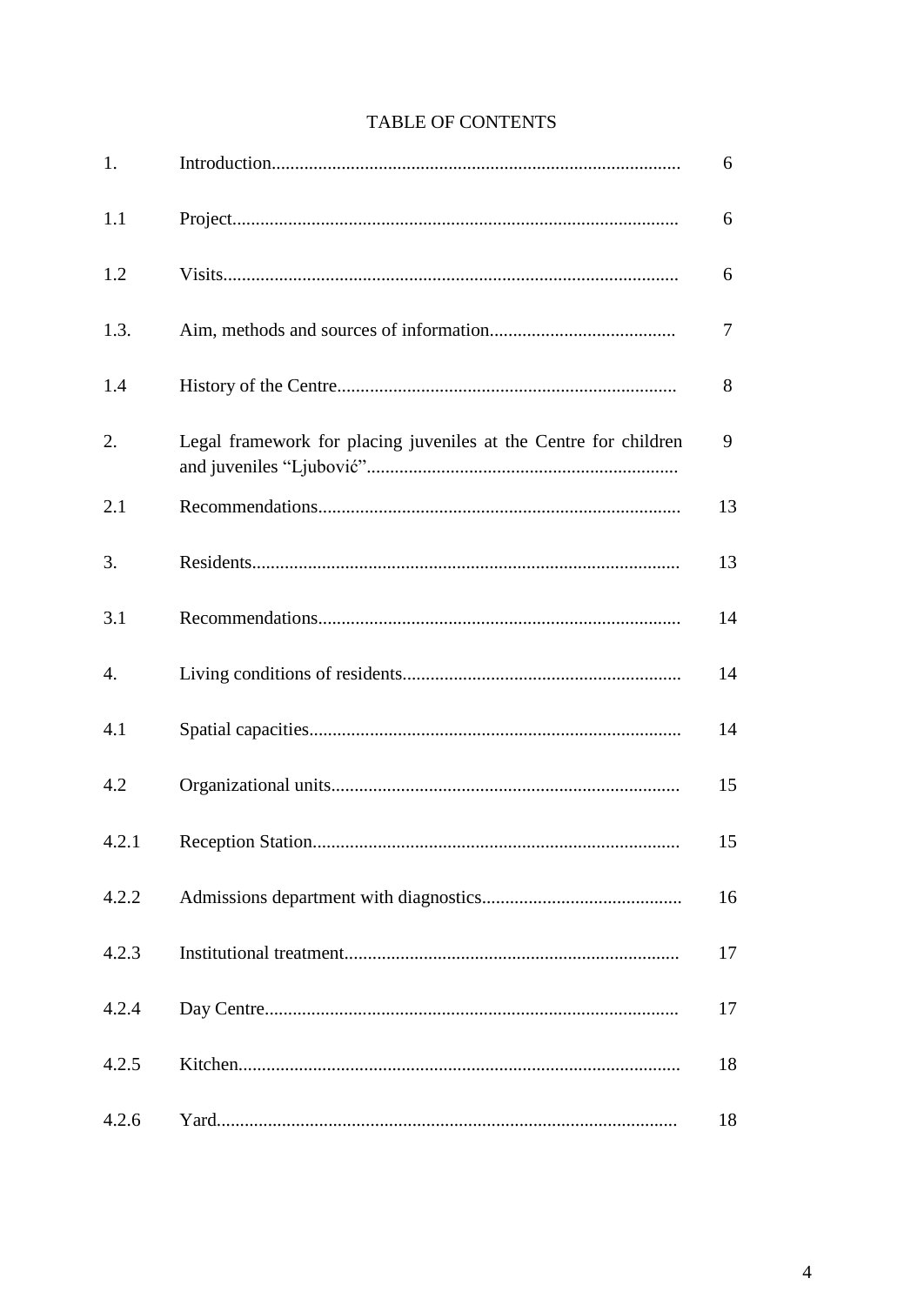| 4.2.7 |                                                  | 18 |
|-------|--------------------------------------------------|----|
| 4.2.8 |                                                  | 19 |
| 5.    |                                                  | 19 |
| 5.1   |                                                  | 19 |
| 5.2   | Contents and organization of work with residents | 22 |
| 5.3   |                                                  | 24 |
| 6.    |                                                  | 25 |
| 7.    |                                                  | 25 |
| 7.1   |                                                  | 26 |
| 7.2   |                                                  | 26 |
| 8.    |                                                  | 27 |
| 8.1   |                                                  | 26 |
| 9.    |                                                  | 27 |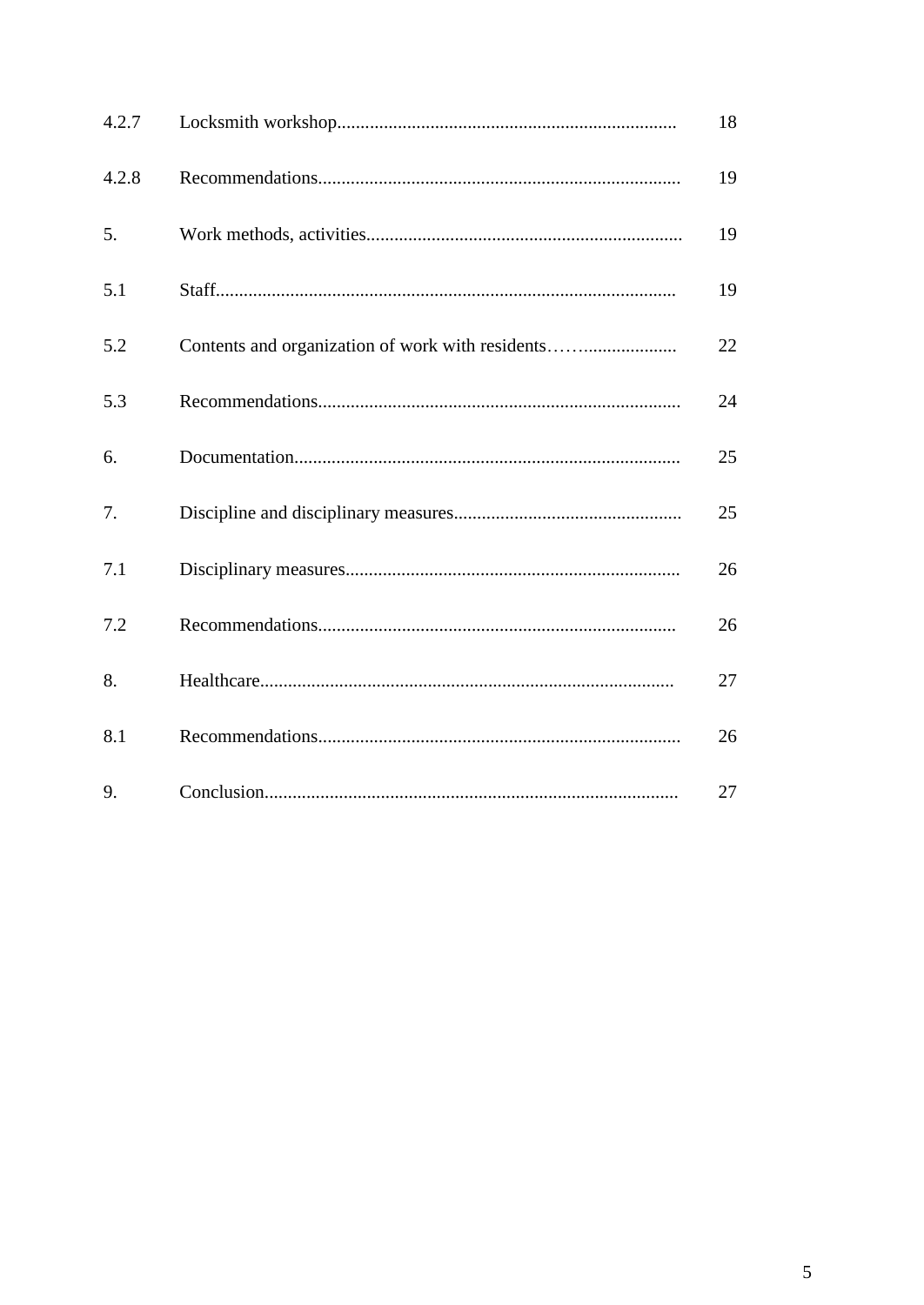# **1. Introduction**

# **1.1.** *Project*

The project "Monitoring Respect for Human Rights in Closed Institutions in Montenegro", the aim of which is to improve human rights of residents in these institutions, is conducted by NGOs "Human Rights Action" (HRA), as the project leader; Centre for Antidiscrimination "EQUISTA"; Center for Civic Education (CCE); Women's Safe House (Shelter) and funded by the European Union through the Delegation of the European Union to Montenegro and the Embassy of the Federal Republic of Germany.

Within the project, an agreement on cooperation between the project leader NGO "Human Rights Action", the Ministry of Labour and Social Welfare and the Public Institution Centre for Children and Juveniles "Ljubović" (hereinafter: the Centre) was concluded on 17 June 2011. The Centre is an institution in which children and juveniles in conflict with the law are placed, educated and trained for return to their families and/or independent life in the community. The agreement includes unannounced visits of NGO monitors to this institution, presentation of the report on visits and discussions about the report at the round table, preparation of handbooks on the rights of residents of the institution and cooperation on a public campaign aimed at bringing closer the needs and rights of residents to general public.

The project includes preparation of a report on the extent of adoption of recommendations for improvement of the respect for the rights of residents of the Centre, given to Montenegro by the European Committee for the Prevention of Torture and Inhuman or Degrading Treatment or Punishment (CPT) after a visit to the Centre in September 2008. <sup>1</sup> The report also contains specific recommendations of non-governmental organizations involved in this project. This is the first report, developed on the basis of information provided during the visits to the institution in the period from 29 July to 10 November 2011 and from other sources. The final report, which will ultimately assess the progress in implementing all of the recommendations, is to be published at the end of the project in September 2012.

# **1.2.** *Visits*

**.** 

For the purposes of this report, the monitors visited the Centre "Ljubović" five times during the period from July to 20 November 2011.

First visit was conducted on 29 July 2011. The team was composed of: Tea Gorjanc-Prelević, legal expert, Project Coordinator, HRA; Danilo Ajković, legal expert, Assistant Project Coordinator, CCE; Luka Stijepović, legal expert, monitor, HRA; Dragana Otašević, social worker, monitor, CCE. The visit was announced, in order to ensure an interview with the director, Dragan Pajović, and the organizer of educational work, Novo Vukićević. In addition to interviews with the administration members, the monitors visited the Centre premises, spoke with the staff and three residents who were at the Center at the time.

<sup>1</sup> Report on the visit of the European Committee for the Prevention of Torture and Inhuman or Degrading Treatment or Punishment (CPT) to Montenegro, conducted from 15 to 22 September 2008, available at: http://www.cpt.coe.int/documents/mne/2010-03-inf-eng.htm#\_ftnref23.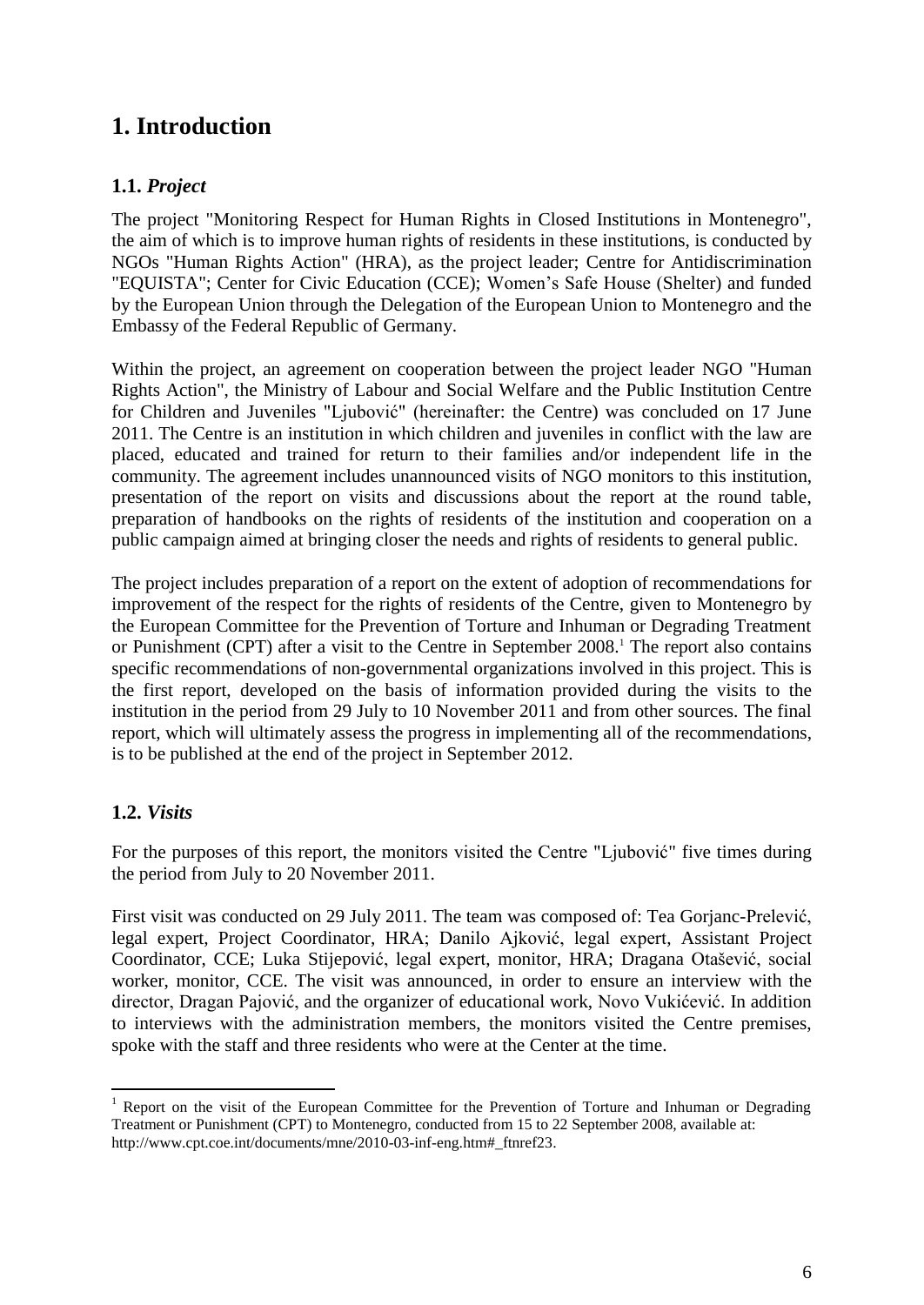Second visit was conducted on 22 September 2011. The visit was also announced, and the team was composed of: Maja Raičević, Assistant Project Coordinator, Shelter; Jovana Hajduković, social worker, monitor, Shelter; Dragana Otašević, social worker, monitor, CCE; Danilo Ajković, legal expert, Assistant Project Coordinator, CCE. On this occasion, monitors had an interview with the assistant director Milorad Šćekić. After that, monitors also interviewed the staff and visited some of the Centre premises.

Third, unannounced visit, was conducted on Saturday, 1 October 2011 by Danilo Ajković, legal expert, Assistant Project Coordinator, CCE and Dragana Otašević, social worker, monitor, CCE. They interviewed an assistant educator and night duty educator, and after that the residents.

Fourth, unannounced visits, was conducted on 8 November 2011 by Dragana Otašević, social worker, monitor, CCE.

Fifth announced visit was conducted on 9 November 2011. The visit was conducted by Luka Stijepović, legal expert, monitor, HRA and Dragana Otašević, social worker, monitor, CCE.

## **1.3.** *Subject and aim of the report, research methods and sources of information*

The subject of the report is a description and assessment of the respect for human rights of residents of the Centre, in particular in terms of observance of the prohibition of their abuse or other inhuman or degrading treatment or punishment. The aim of the report is to contribute to the improvement of living conditions of residents at the Centre and their social reintegration, pointing to the monitors' observations of good practice and shortcomings in the work of the Centre.

The report was developed after five visits to the Centre, which lasted several hours, and is based on personal observations of monitors and interviews with administration and staff of the institution, as well as with residents of the Centre. Visits were conducted by monitors, who are legal experts and social workers, additionally trained at a training held from 12 to 14 May 2011 in Podgorica.2

For the purpose of the preparation of this report, the monitors used international standards and recommendations3; applicable regulations in Montenegro concerning social and health

**.** 

 $2$  The training was conducted by experienced and prominent trainers from partner organizations – Belgrade Centre for Human Rights and Latvian Centre for Human Rights, with years of experience in similar monitoring.

<sup>&</sup>lt;sup>3</sup> Universal Declaration of Human Rights, the United Nations General Assembly (A/RES/217, 10 December 1948); European Convention for the Protection of Human Rights and Fundamental Freedoms, Rome, 4 November 1950, entered into force on 3 December 1953; Convention on the Rights of the Child (A/RES/44/25 from 20 November 1989, entered into force 2 September 1990); UN Standard Minimum Rules for the Administration of Juvenile Justice (the Beijing Rules), A/RES/40/33, 29 November 1985; UN Guidelines for the Prevention of Juvenile Delinquency (the Riyadh Guidelines) (A/RES/45/112, of 14 December 1990); UN Rules for the Protection of Juveniles Deprived of their Liberty (the Havana Rules) (A/RES/45/113, 1990); Vienna Guidelines for Action on Children in the Criminal Justice System, the Economic and Social Council, resolution 1997/30 from 21 July 1997; General Comment of the Committee on the Rights of the Child no. 10 (CRC/C/GC/10) on the rights of children in the juvenile justice system; reports of CPT on visits to juvenile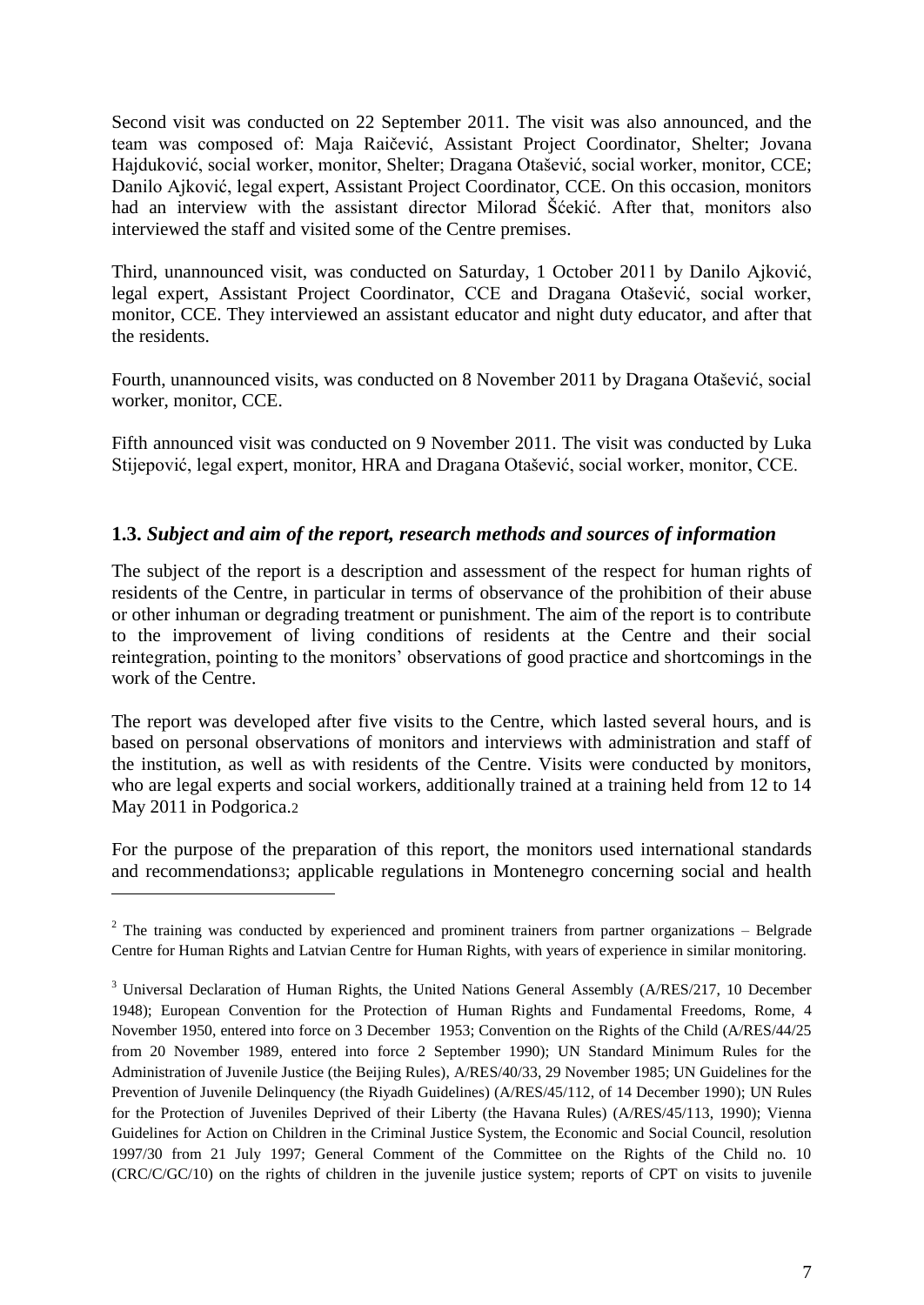care for children in conflict with the law; laws governing the proceedings in which a child is imposed a measure of being placed in an institution and laws parts of which are directly related to children whose rights are the subject of this report4; the subordinate regulations of the Centre; materials from the training for monitors; reports of the CPT5 and the Ombudsman6 and their recommendations, as well as the available international standards for this type of institution7.

All these sources, along with the report, are available on the project's website: www.hraction.org/monitoring\_u\_ustanovama\_zatvorenog\_tipa.

During the preparation of the report, the following methods were used: qualitative and quantitative research, content analysis methods, analysis of compliance of national legislation with international standards and recommendations, as well as the analysis of the application of regulations. Scientific research techniques used include observation techniques and interviews.

## **1.4.** *History of the Centre*

First educational and correctional institution in Montenegro was established by the Ministry of Health in 1948 in Donja Lastva near Tivat, and its residents were mostly war orphans. The institution operated until 1952, when it was closed for unknown reasons; prior to 1965 there were no similar institutions in Montenegro.

In 1965, the Parliament of Montenegro established the Shelter for Educationally Neglected Children and Juveniles with tasks to:

- accommodate educationally neglected children and juveniles under 18 years of age;

- classify residents with the aim of placing them in appropriate institutions or chosen families;

prisons and social institutions for juvenile perpetrators of criminal acts in member states of the Council of Europe, etc.

<sup>4</sup> Law on Health care (*Sl. list RCG,* 39/2004 and 14/2010), Law on Social and Child Welfare (*Sl. list RCG,* 78/2005), Criminal Code of Montenegro (*Sl. list RCG,* 70/03...25/10), Family Law (*Sl. list RCG,* 1/07), Criminal Procedure Code (*Sl. list RCG,* 71/2003, 7/2004 and 47/2006) and Draft Law on Juvenile Justice of September 2011.

<sup>5</sup> Report of the European Committee for the Prevention of Torture and Inhuman or Degrading Treatment or Punishment (CPT) on the visit to Montenegro from 15 to 22 September 2008 available at:

[http://www.cpt.coe.int/documents/mne/2010-03-inf-eng.htm#\\_ftnref23;](http://www.cpt.coe.int/documents/mne/2010-03-inf-eng.htm#_ftnref23) Response of the Government of Montenegro to the CPT report of March 2010 available at: [http://www.cpt.coe.int/documents/mne/2010-04-inf](http://www.cpt.coe.int/documents/mne/2010-04-inf-eng.htm)[eng.htm.](http://www.cpt.coe.int/documents/mne/2010-04-inf-eng.htm) 

<sup>6</sup> Special report of the Ombudsman on juveniles in conflict with the law, December 2006: <http://www.ombudsman.co.me/izvjestaji.php>

<sup>7</sup>CPT standards ("Substantive" sections of the CPT's General Reports)**:**  <http://www.cpt.coe.int/en/docsstandards.htm>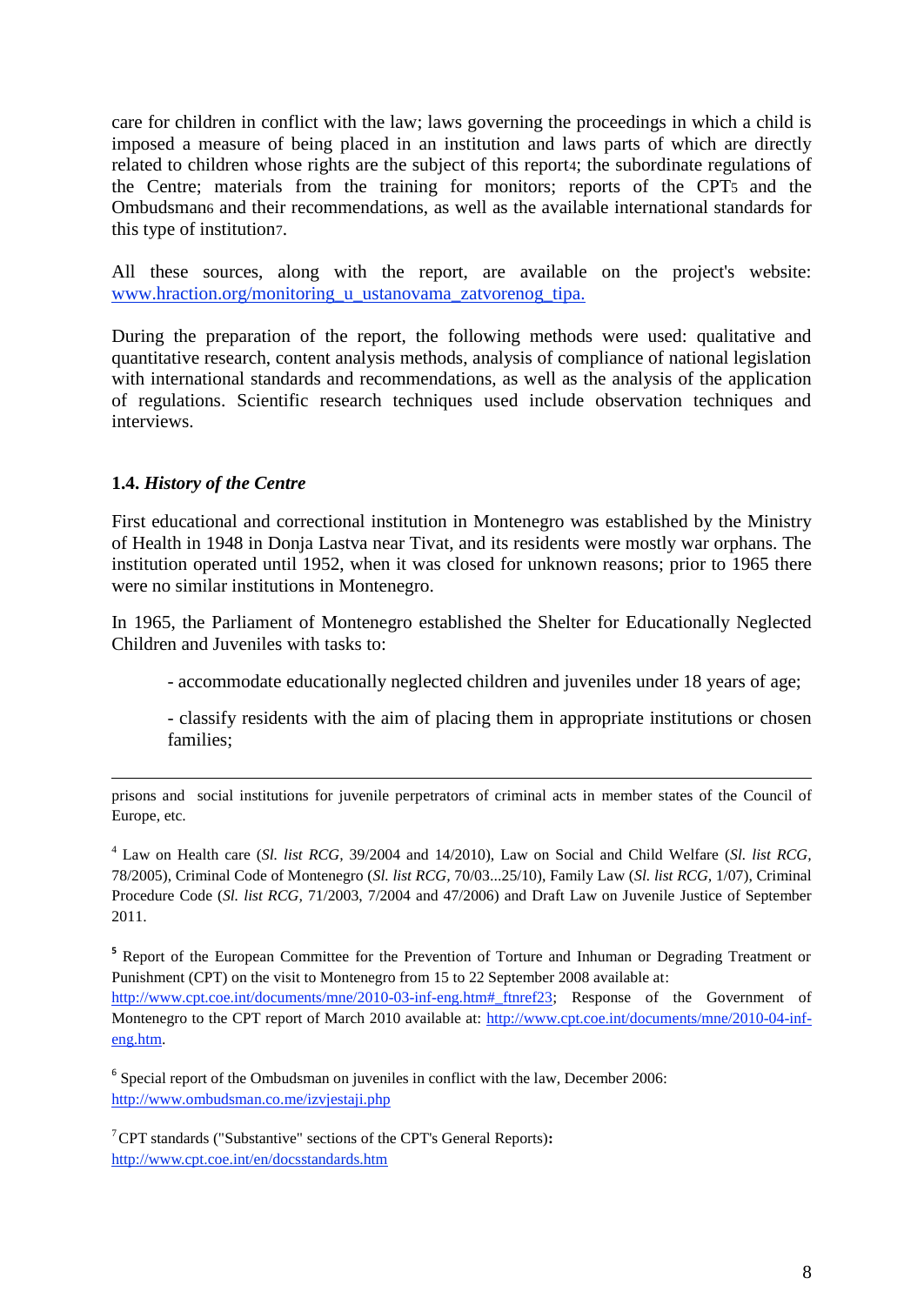- rehabilitate the family situation in order to achieve full social reintegration upon return from the Shelter.

With amendments to the Law on Primary Education (*Sl. list RCG,* 30/68), the Shelter became competent for measures of placing juveniles in an educational institution for a period of 6 months to 3 years.

The Secretariat for Science and Culture of the Republic established "Mladost" primary school in 1974, within the Shelter, that operated in accordance with the regular curriculum until 2007, when children were sent to regular city schools.

Institution for Education of Juveniles was established in 1974, and in 1991 it was organized as the Institution for Education of Children and Juveniles, whose activities were to place, educate and professionally train, as well as provide health care for children and juveniles with disorders in social behavior, and take appropriate measures in preventing them from violating generally accepted norms and committing crimes.

The Government of the Republic of Montenegro established a public institutions for children and juveniles in 2006, called the Public Institutions Centre for children and juveniles "Ljubović".<sup>8</sup>

# *2. Legal framework for referral and placement of juveniles at the Centre*

In accordance with applicable laws, juveniles are placed at the Centre on the basis of:

- *1.* court decision in criminal proceedings imposing a corrective measure of *referral to an educational institution;*<sup>9</sup>
- *2.* court decision in criminal proceedings imposing a corrective measure of *increased supervision with daily stay in the institution for education of juveniles*; 10
- 3. court decision in criminal proceedings, instead of the measure of *detention*; 11
- *4.* court decision in non-contentious proceedings in the case of a *disorder in child's behavior* that requires an organized educational influence and removal of the child from the environment in which he/she lives; $^{12}$
- *5.* decision of a misdemeanor body in misdemeanor proceedings to impose a measure of *referral to an educational establishment of a non-institutional type*; 13

 $\overline{\phantom{a}}$ 

<sup>&</sup>lt;sup>8</sup> Decision of the Government of the Republic of Montenegro on the organization of public institutions for children and juveniles (*Sl. list RCG,* 78/05).

<sup>9</sup> Art. 92 of the Criminal Code of Montenegro (*Sl. list RCG,* 70/03...25/10).

<sup>&</sup>lt;sup>10</sup> Art. 90 of the Criminal Code of Montenegro.

<sup>11</sup> Art. 487 and 497 of the Criminal Procedure Code (*Sl. list RCG,* 71/03, 47/06).

<sup>&</sup>lt;sup>12</sup> Art. 83 of the Family Law of Montenegro (*Sl. list RCG*, 1/07) and Art. 26 of the Law on Social and Child Welfare (*Sl. list RCG,* 78/05).

<sup>13</sup> Law on Misdemeanors, *Sl. list CG,* 1/2011.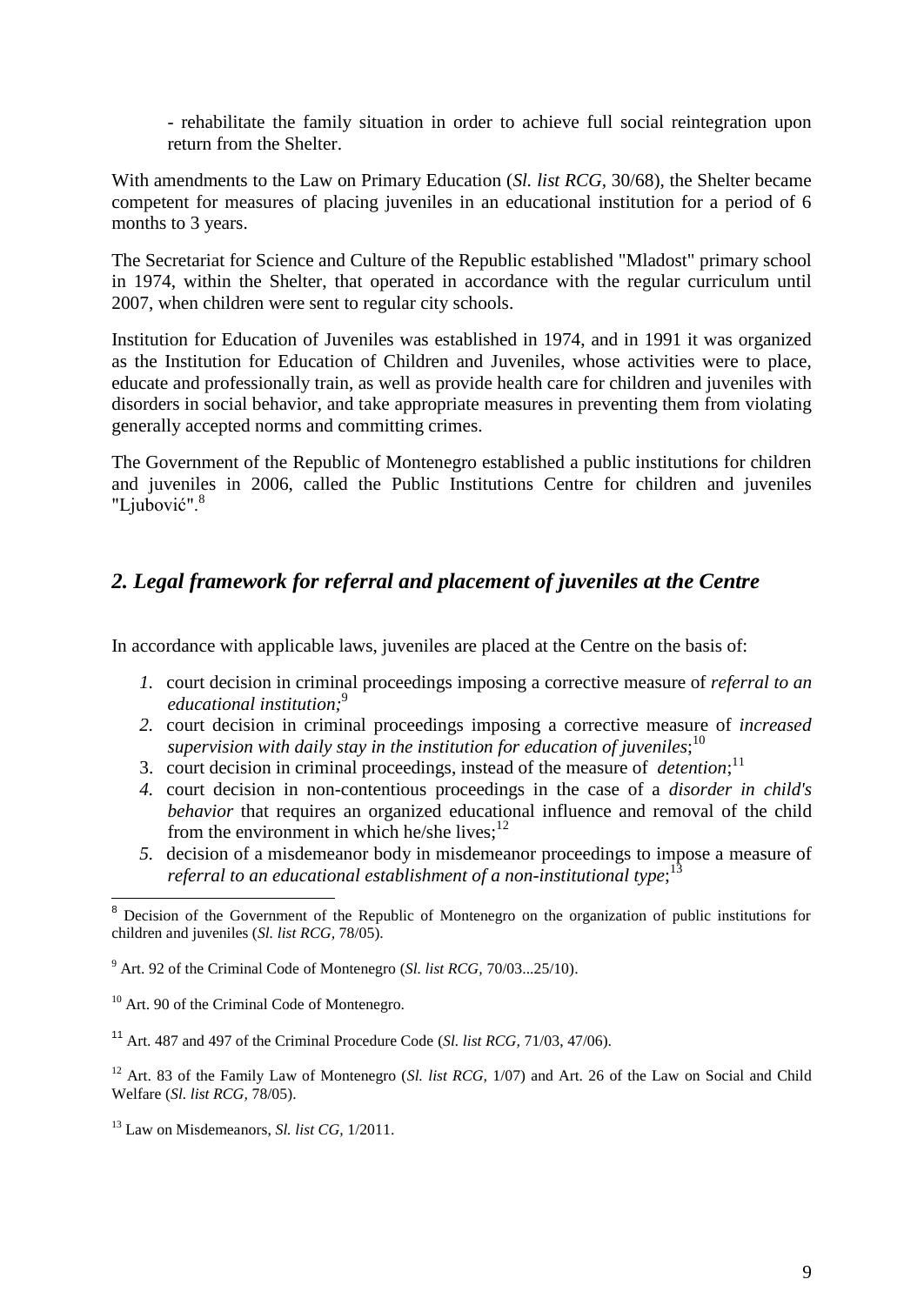- 6. decision of the guardianship authority, in two cases: (a) when suspected that a juvenile has no parental care (parents died or abandoned the child), or that the parents abuse or gravely neglect their parental duties<sup>14</sup>, and (b) when, for some reason, the guardian is forced to share the custody of the child with the institution of social welfare<sup>15</sup>. In both cases, accommodation at the Centre is temporary.
- 7. In addition to the above, there is a practice of placing foreign juveniles, who entered Montenegro illegally, at the Centre, since there is no suitable shelter for foreign children, according to the Law on Foreigners.<sup>16</sup>

1. Most children are placed at the Centre on the basis of a court decision in criminal proceedings imposing a correctional measure of referral to an educational institution, for committing a criminal offense. This measure lasts from 6 months to 2 years, and the court may suspend it at any time. The main problem with imposing this measure, according to the Centre staff, is the excessive duration of the proceedings in the end of which the measure is imposed. Namely, the duration of the criminal proceedings against a juvenile is not precisely limited (there is only one provision of Art. 476 of the Criminal Procedure Code, which states that proceedings against juveniles are "urgent"), so in practice it happens that a person, who committed a crime as a juvenile, is imposed this correctional measure even five years after the commission of the offense, when the juvenile is already an adult, employed, married, or has children.<sup>17</sup> In the period from 2007 to 2011, as many as six adults served the correctional measure of *referral to an educational institution for a period of 6 months to 2 years* for a crime they had committed as juveniles. This data is worrying, given the relatively small number of juveniles placed at the Centre.<sup>18</sup> As a reminder, every case concerning a juvenile must be conducted expeditiously, without any unnecessary delays.<sup>19</sup> As time passes, it is more difficult, if not impossible, for a juvenile to relate the proceeding and the decision to the offense; there it also a question of effectiveness of the treatment of an adult who, for example, started a family, in an institution intended for juveniles.

1. *Draft Law on the Treatment of Juveniles in Criminal Proceedings* requires that proceedings against a juvenile and proceedings in which a juvenile is injured by the criminal offense be urgent (Art. 5), but this requirement has not been secured with deadlines for undertaking actions in such proceedings.

2. Measure of *increased supervision with daily stay in an institution for education of juveniles* is executed by juveniles visiting the Centre once a day for conversation with and treatment by the experts at the Centre. This measure also lasts minimum 6 months to 2 years, and the court may suspend it in the course of its enforcement.

<sup>1</sup> <sup>14</sup> Art. 224 of the Family Law and Art. 26 of the Law on Social and Child Welfare.

 $15$  Art. 175 of the Family Law.

<sup>16</sup> See Art. 67, 72 of the Law on Foreigners (*Sl. list CG,* 82/08, 72/09 and 32/11).

<sup>&</sup>lt;sup>17</sup> Also, Art. 110, para 3 of the Criminal Code provides that an institutional correctional measure for the offense committed as a senior juvenile may be imposed to an adult person (16 to 18 years of age).

<sup>18</sup> In 2009 and 2010 - twenty, in 2012 - nine.

<sup>&</sup>lt;sup>19</sup> Avoiding unnecessary delay - Rule 20; Standard Minimum Rules of the United Nations for the Administration of Juvenile Justice (the Beijing Rules).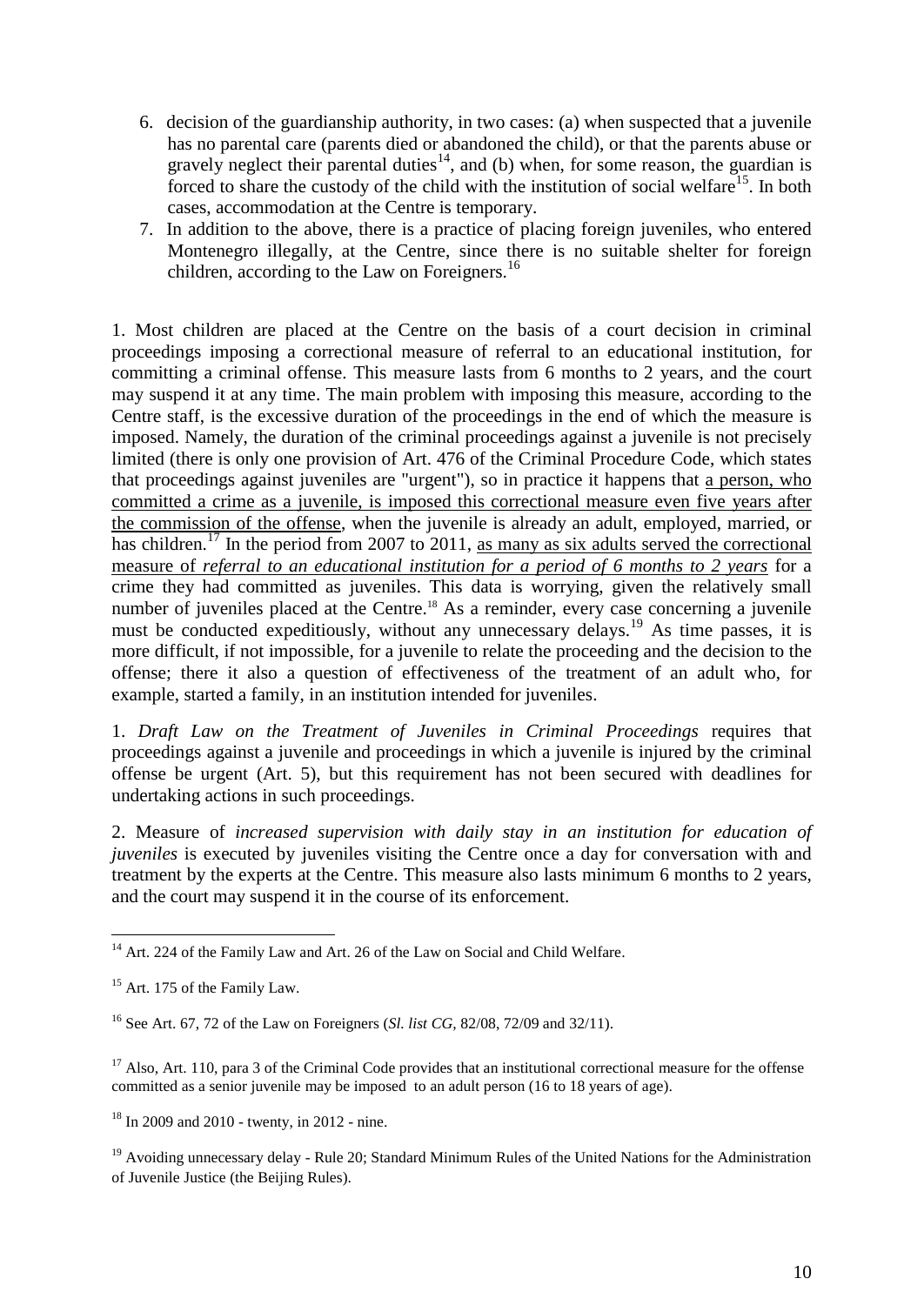3. Measure of imposing *detention* to juveniles in the criminal proceedings, enforced at the Centre, has been implemented three times in the past four years and, according to staff organizing correctional work, its implementation has not encountered problems at the Centre. According to the United Nations Rules for the Protection of Juveniles Deprived of their Liberty, juvenile detention should be applied only exceptionally.<sup>20</sup>

4. In the report on its 2008 visit to the Centre, the CPT expressed its concerns regarding the procedures for the placement of children at the Centre under the Family Law and the Law on Social and Child Welfare:

"Despite discussions with staff, the delegation was not able to obtain a clear picture of the placement procedures applied in social protection cases. It appeared that such juveniles could be placed both upon a decision of the competent Social Welfare Centre and a court order. Further, the issue of guardianship remained unclear to the delegation."

Pursuant to the Family Law and the Law on Social and Child Welfare, a court may decide to refer a child to the Centre in non-contentious proceedings, ex officio or upon a request of child's parents or a guardian or other person entrusted with the care and education of a child, or a guardianship body, *if there has been a disorder in child's behavior that requires organized educational influence and removal of the child from the environment in which he/she lives.* This measure may not exceed one year.

Court submits this decision to the guardianship body (competent Social Welfare Centre), which adopts a decision on referral. Therefore, in this case too a court decides on the placement of residents at the Centre, and not the Social Welfare Centre. During the visit, the monitors were informed by the director that three residents had been placed at the Centre on this basis.

5. Under the new Law on Misdemeanors, the body responsible for leading misdemeanor proceeding may impose a juvenile the measure of *Referral to an educational establishment of non-institutional type* (the Centre), imposed when minors need to be removed from their present environment, and when it is considered necessary to influence the personality and behavior of a minor through stronger measures and involvement of experts. This measure lasts from eight days to three months; each month it is decided whether there are grounds for suspension of the enforcement of this measures or replacement with another educational measure. It is imposed when a juvenile needs to be removed from the present environment and when the court finds it necessary to influence the personality and behaviour of a minor through stronger measures and involvement of experts.

6. The guardianship body (Social Welfare Centre) can only temporarily place a juvenile at the Centre (a) if there is suspicion that a juvenile *has no parental care* (parents died or abandoned the child), or that *parents abuse or harshly neglect their parental duties* (which is the basis for deprivation of parental rights in accordance with Art. 87 of the Family Law), and therefore a juvenile must be assigned a guardian. The guardianship body accordingly makes a conclusion on temporary placement of a juvenile at the Centre until the case is resolved, i.e. until the parents or guardians of a child are found and notified or until a child is placed under guardianship. In the majority of cases, juveniles are placed at the Centre on this basis because of vagrancy and begging (which represents a gross neglect of a child by a

1

 $20$  "Detention (of juveniles) before trial should be avoided as much as possible and limited to exceptional circumstances. Alternative measures should be applied instead." *United Nations Rules for the Protection of Juveniles Deprived of their Liberty (UN General Assembly Resolution no. 45/113*, December 14, 1990).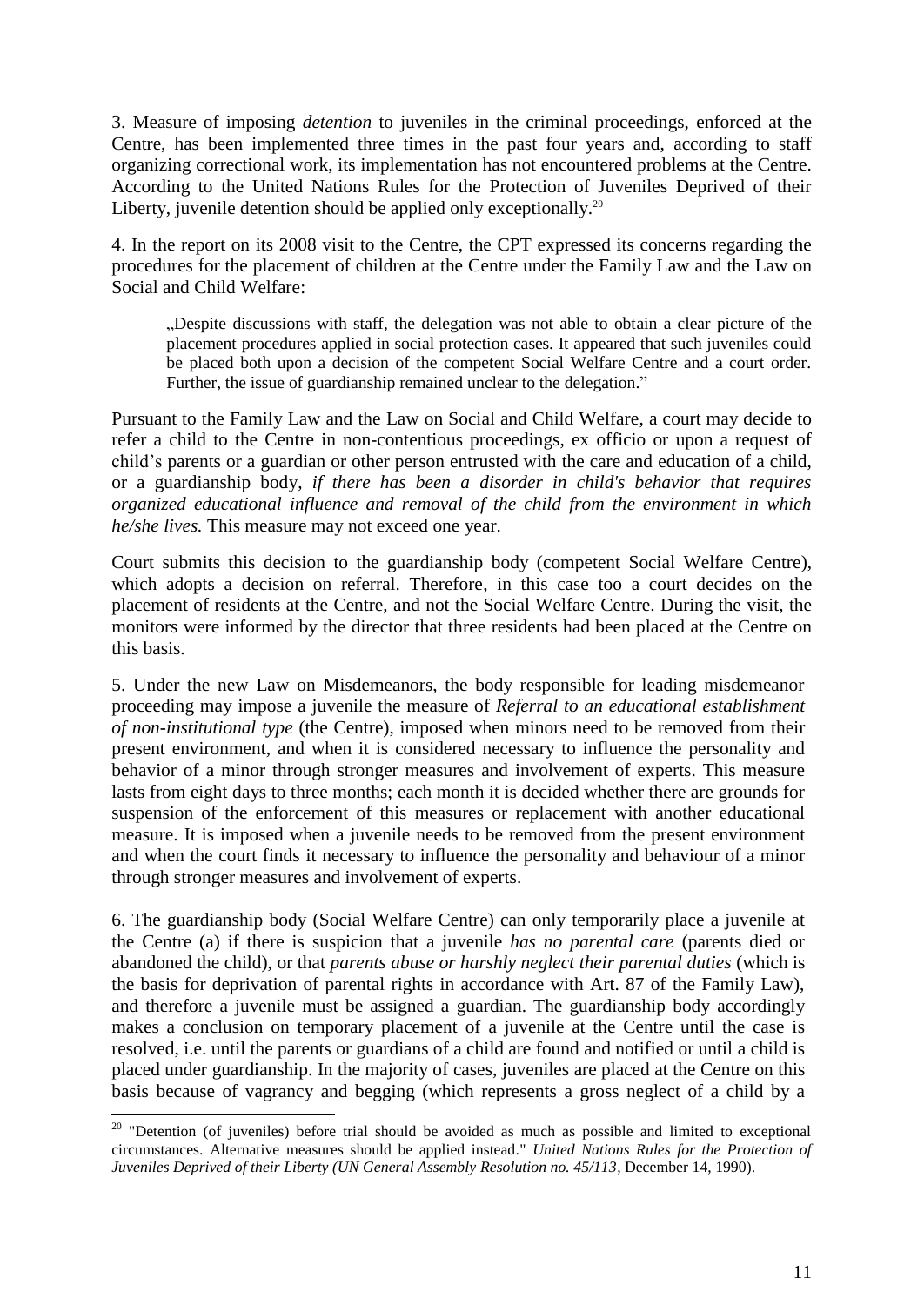parent), but reportedly kept there very short, as the parents are quickly found. In the second case (b) Social Welfare Center can place a juvenile in an institution for social and child welfare (e.g. the Centre) instead of a family accommodation - foster care, whereas the guardian of the juvenile takes general care of the upbringing and education of the child. Disadvantage of this basis is that the Family Law does not specify the duration of the placement under Art. 175. In practice, the duration is short, because the aim is to provide a juvenile with foster care as soon as possible. Regardless, the worrying fact is that the neglected, abandoned or abused children, in need of special psycho-therapeutic treatment and proper environment, stay at the Centre with children who committed crimes or misdemeanors.

7. During the visit to the Centre on 8 November 2011, on the lunch with other children there were also two Kenyan citizens, placed at the Reception Station as illegal immigrants without documents. It was obvious that they were no longer juveniles, but were brought there because they had previously been placed at the Centre. They already spoke Montenegrin language well.

The Criminal Code prescribes the educational measure of *referral to an educationalcorrectional institution* (Art. 93), which can not be implemented in Montenegro, as such institution does not exist. In fact, during the existence of the state union of Serbia and Montenegro, this sanction was carried out in a correctional institution in Kruševac. Following the independence of Montenegro, referral to an institution on the territory of a foreign country is no longer implemented, but the sanction still exists, and now the courts, according to the Centre staff, do not impose this sanction.

Admission of residents at the Centre is regulated by the Rules on Admission and Discharge of Residents (of November 2006). On the basis of imposing the correctional measure of referral to an educational institution (item 1), admission of residents begins when a court submits a decision on imposing an educational measure to the competent Social Welfare Center, which, within 15 days after receiving the decision of the court, issues a decision on referral to the Centre and notifies the court about this decision. If a juvenile is at liberty or does not arrive for placement, the Centre notifies the police, which takes a juvenile to serve a correctional measure. A juvenile with full documentation (decision on placement, health record, social history) is placed at the Centre, and the Center is obliged to notify the Social Welfare Centre about the success of the implementation of a correctional measure every 6 months. A juvenile is released from the Centre after a period specified for the measure, or earlier if the court so decides. A juvenile can not be released without the consent of the registration Social Welfare Centre.<sup>21</sup> Stay of juveniles at the Centre may be extended upon parents' (or guardians') request, for juveniles to be able to complete their education or begin training.

As for the custody, it is not discontinued by the placement at the Centre; juvenile remains under the custody of parents, guardians or Social Welfare Centre, in accordance with the provisions of the Family Law.

There were complaints on account of social welfare centres, that they often "forget" about residents upon their placement in the institution, although they should continuously monitor

**.** 

**<sup>21</sup>** Registration Social Welfare Centre is a social welfare centre responsible for a juvenile on the basis of juvenile's permanent or temporary residence.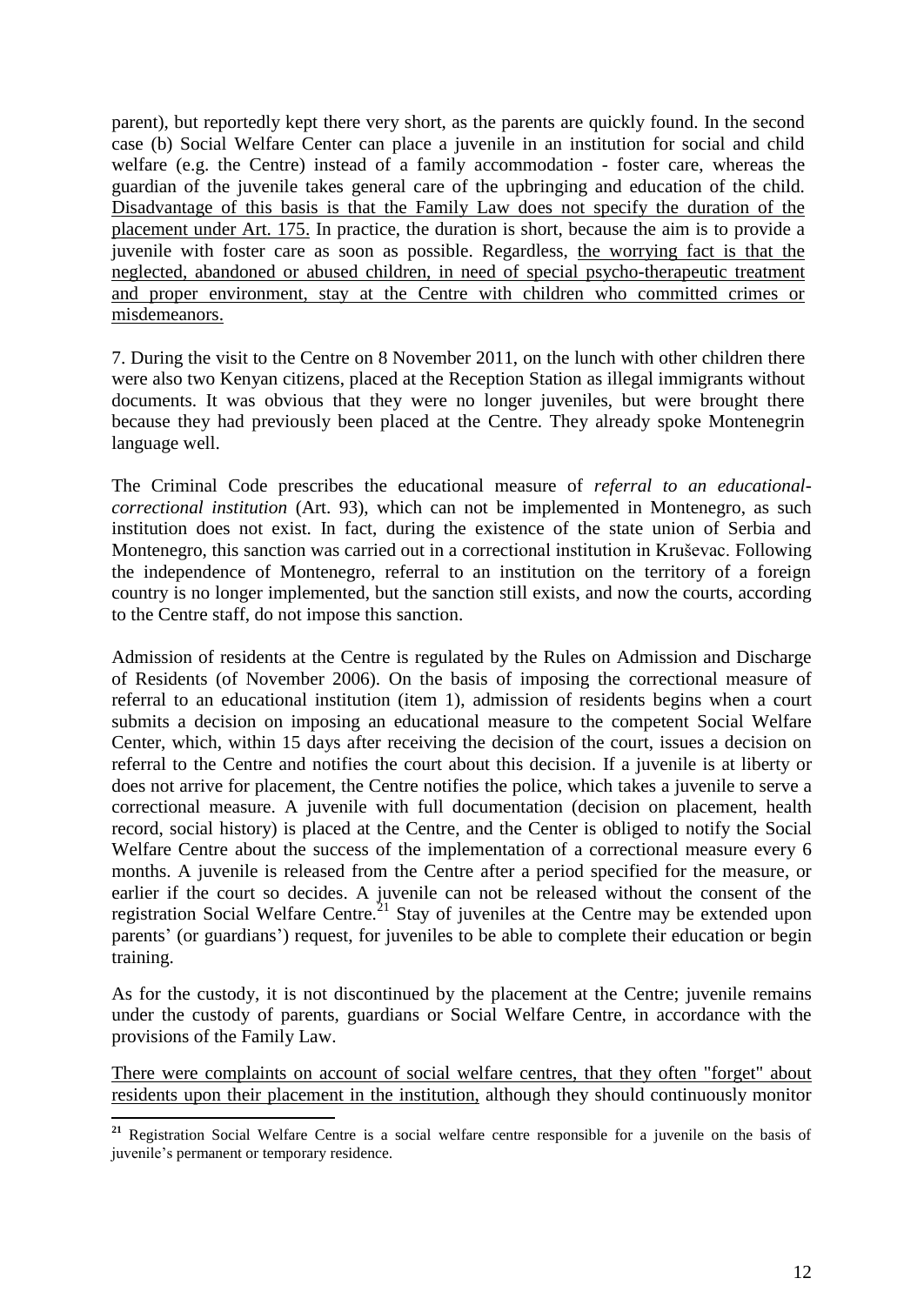the case of each child and return the socially rehabilitated children to their families and social community.

The Centre staff, with decades of experience in this area, noted that the court should appoint judges to act solely in juvenile cases, i.e. that these be their only cases and that they be specially trained to work with children.<sup>22</sup> *The Draft Law on the Treatment of Juveniles in Criminal Proceedings* includes the provision which proscribes that the state prosecutor for juveniles, the juvenile judge, and the judges of the Juvenile Council shall be persons who obtained special knowledge in the field of children's rights and the rules of dealing with juvenile offenders and juveniles as participants in criminal proceedings (Art. 46).

In addition, it is a good legal solution that, upon the adoption of the new Law on the Treatment of Juveniles in Criminal Proceedings, juvenile judge shall be obliged to visit juveniles and prepare a report on those visits to be submitted to the President of the Court, both for persons who are at the juvenile prison and for those who serve institutional measures in an institution such as the Centre "Ljubović" (Art. 147 of the Draft Law).

#### *2.1. Recommendations:*

- $\Rightarrow$  Amend the Draft Law on the Treatment of Juveniles in Criminal Proceedings by prescribing deadlines for taking actions in proceedings, to ensure their urgency.
- $\Rightarrow$  Ensure that only specially trained judges and prosecutors, who own a certificate for training completion, act in juvenile cases.
- $\Rightarrow$  Ensure that every judge, who acts in juvenile proceedings, spends at least one day at the Centre "Ljubović", as part of the training, and one day in the juvenile prison in the Institution for Execution of Criminal Sanctions.
- $\Rightarrow$  Provide special shelter for abused, abandoned or neglected children before sending them to foster families.

# *3. Residents*

**.** 

There were a total of eleven children on permanent treatment (at first ten boys and one girl, and by the end nine boys and two girls) during the visits to the Centre.

Nine of them were at the Centre serving correctional measures, imposed by a court, for the period of 6 months to 2 years.

Two residents were at the Centre for permanent treatment, i.e. to serve the correctional measure of intensified supervision of a guardianship body, including daily stay.

Of the nine residents serving the measure from 6 months to 2 years, six of them had been sent to the Centre under the Criminal Code, for committing offenses of robbery, inflicting serious

<sup>&</sup>lt;sup>22</sup> Multiple sources have confirmed that it often happens that these type of cases are treated with a lack of attention, as cases of minor significance.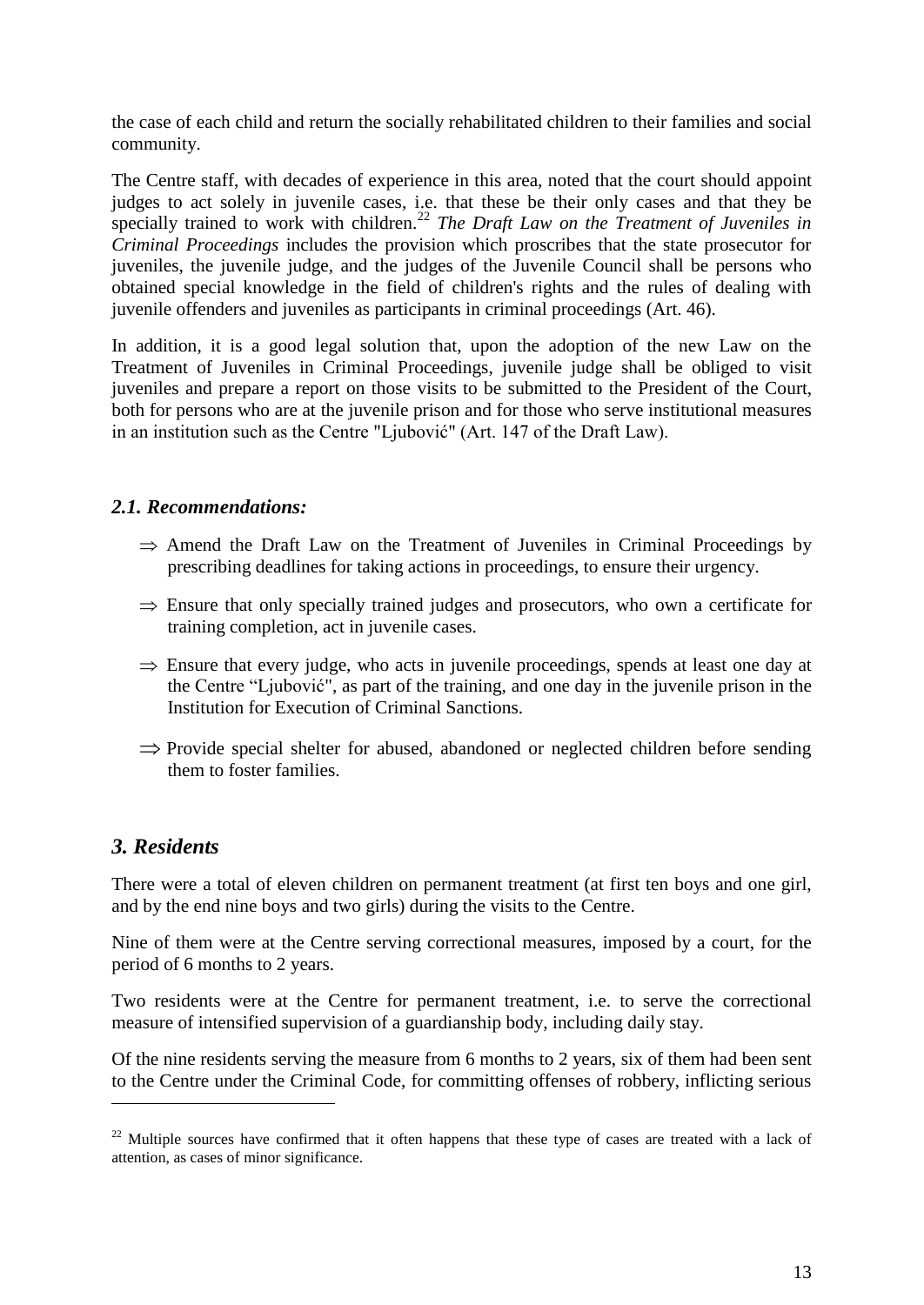bodily injury and property offenses, while three others had been sent on the basis of the Family Law, because of a behavioral disorder.

One girl was placed in a boarding home, and the other at the Centre on the basis of Art. 175 of the Family Law, which provides that guardianship body may place a child in an institution of social and child protection. Since there is no such special institution, children are placed at the Centre.

The situation is still similar to that of 2008, when the CPT recommended examining the issue of joint stay at the Centre of juveniles of different profiles and needs. Namely, abused and children temporarily displaced from their family environment continue to reside at the Centre together with juvenile delinquents, although for a much shorter period than before.

The monitors have been informed that after the construction of new facilities - the department for admission and treatment, as well as the Reception Station, the juveniles will be appropriately separated, but this situation still does not solve the problem of placing children at the Centre who are not in conflict with the law, but have specific needs.

#### *3.1 Recommendations:*

- $\Rightarrow$  Courts should consistently observe the principle of urgency while acting in cases related to juveniles, in order to prevent referring adults to the Centre for juveniles.
- $\Rightarrow$  Ensure division of different juveniles' categories of different profiles and needs upon completion of the construction of apartments for residents. Make an effort to provide a special shelter for abused, neglected, or abandoned children, as already stated above.

# *4. Conditions of stay of residents*

#### **4.1 Spatial capacities**

**.** 

In 2011 the Centre included two buildings: dormitory building (former school building)<sup>23</sup>, within which operate the Reception Station, institutional treatment, Admissions department with diagnostics, and administration building, with Day Centre, library, locksmith workshop, kitchen and yard.

Given that much of the old facilities for accommodation of juveniles which were in poor condition<sup>24</sup> have been demolished, construction of four new buildings is under way, with apartments suitable for accommodation of residents, financed by the Ministry of Labour and Social Welfare of Montenegro.

<sup>&</sup>lt;sup>23</sup> Based on the conclusion of the Government on the transformation of the Center for children and juveniles "Ljubović" no. 03-5981 of 27 July 2007, elementary school "Mladost", which operated within the Centre was closed and the children were sent to regular town schools.

<sup>&</sup>lt;sup>24</sup> During the visit earlier in 2010, the Centre had no proper heating, while the doors and windows were extremely worn out.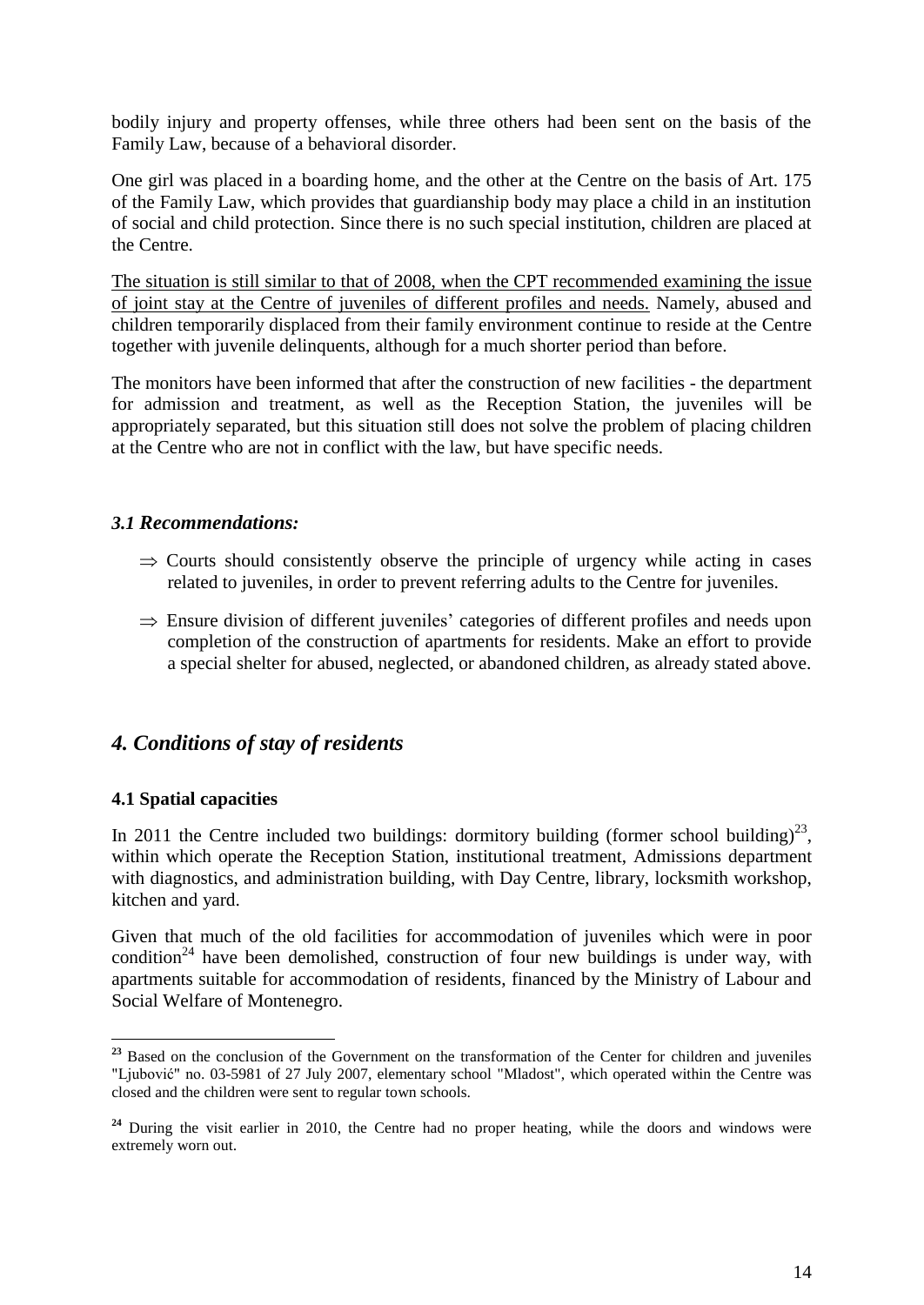Moving into the new facilities is planned for the end of 2011, as the monitors were told during their first visit in July of 2011. CPT was precisely interested in time framework for completion of planned construction during their visit in 2008<sup>25</sup>

However, this deadline will not be met, since only one of the four planned objects is in the final phase of construction, and as for the remaining three - only rough construction works have been completed.

The monitors have been informed by the Centre administration that the arrangement in the existing premises of the Centre is only a transitory solution until moving into new facilities, with conditions that will meet international standards of child protection. Facility intended for the Reception Station, where all the residents of the Centre currently reside, was built with a donation from the United States Army Forces Command in Europe and through the United States Embassy in Podgorica, and upon completion of construction of new facilitiesapartments for residents, it will serve only as a Reception Station, and not for institutional treatment, as is the case now.

## **4.2 Organizational units**

The Centre has 4 organizational units:

- 1) Reception Station;
- 2) Increased supervision with daily stay in an institution for education;
- 3) Admissions department with diagnostics,
- 4) Execution of institutional measures (from 6 months to 2 years).

#### **4.2.1 Reception Station**

**.** 

The Reception Station is intended to provide urgent social aid in terms of temporary, shortterm stay and care for children and juveniles caught up in vagrancy, without the supervision of parents or other adults until a more permanent solution (or return to their foster family, the Social Welfare Centre or otherwise) is found.

According to the records of the organizers of educational work, 15 to 20 children a month go through the Reception Station, although recently the majority of them were children from Libya fleeing the local war. In 2010, 182 juveniles went through the station.<sup>26</sup>

The Reception Station is intended to keep children no longer than 24 hours. However, because of poor coordination of institutions in the field of social protection of children, they stay there up to a month. Therefore, there was often no room for all in need of accommodation. The administration of the Centre points out a worrying fact that the abused children are often sent to the Reception Station because there is no adequate institution for them. This is not recommended, since children who are victims of abuse are put together with children who are offenders. According to the staff, they are trying as hard as possible to

 $25$  Report to the Government of Montenegro after the visit to Montenegro by the European Committee for the Prevention of Torture and Inhuman or Degrading Treatment or Punishment in 2008: [http://www.cpt.coe.int/documents/mne/2010-03-inf-eng.htm#\\_ftnref23.](http://www.cpt.coe.int/documents/mne/2010-03-inf-eng.htm#_ftnref23)

<sup>&</sup>lt;sup>26</sup> Report on the work of the Centre for children and juveniles "Ljubović" for 2010, Podgorica, December 2010.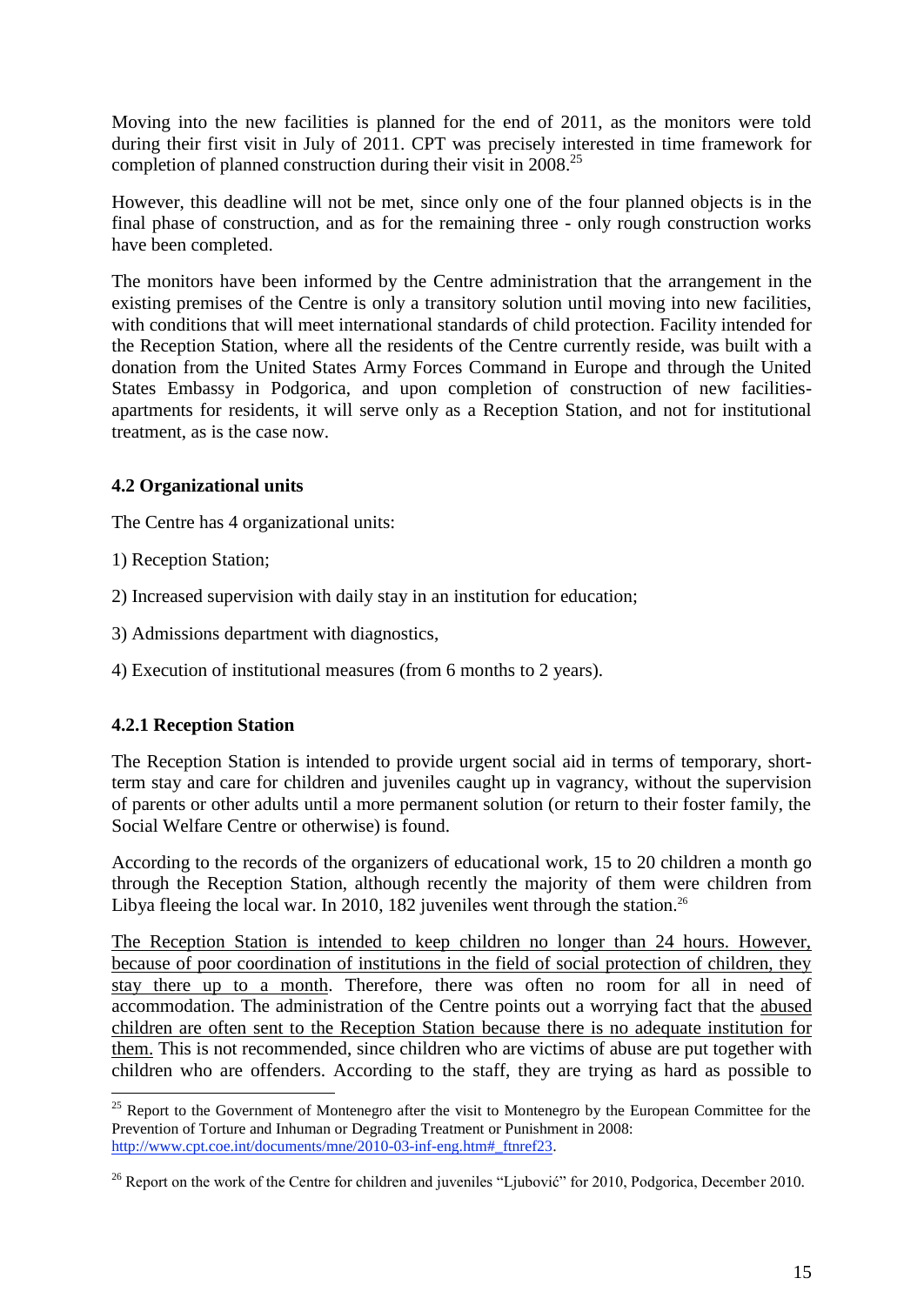minimize their contact with the children on treatment, however, since they reside in the same building, dine together, etc, this is very difficult to achieve in practice. Abused children should reside in a separate shelter or be placed in foster families.

Monitors believe that these problems should be addressed in a serious manner in terms of finding ways to isolate these children individually and provide them with special treatment by multidisciplinary experts, as they are a very vulnerable category of children. However, unlike the previous practice observed by the CPT - when children in social need, who were not offenders, resided at the Centre for up to two years, presently these children are kept at the Centre no longer than one month, as the monitors have been informed.

Within the Reception Station there are apartments with double rooms along a narrow corridor with two toilets. The rooms have always been in good condition, with basic inventory: bed, wardrobe, TV and air conditioning. There are separate male and female toilets, which are marked. Rooms located in the same corridor are divided into male and female, but without a sign indicating that.

There are no toys or spaces adjusted to younger children, which could help them adapt to a new environment.

During a visit on 22 September 2011, there was a girl N.N. in the Reception Station, about 7 years of age (at that moment the Centre had no information about her), she was scared, silent and it was obvious that she needed special attention and care. She was alone in the room and upon the arrival of visitors, she lit up. A room with the basic inventory without anything "for children" can not have a soothing effect on a child who may have survived abuse, and is isolated, outside the family environment. Bearing in mind that at that time she was the only child in the Reception Station, she should have not been left unattended.

#### **4.2.2 Admissions department with diagnostics**

This department determines etiology and phenomenology of behavior of children in conflict with the law. In other words, it investigates the causes of delinquent behavior of young people, social and individual properties of the offender, their lifestyle, habits, etc.

As an organizational unit, it represents a very important stage at which the education service further refers the child to one of the treatment groups after a period of adaptation. However, considering the conditions in which the Centre currently operates, that is not possible because spatial capacities for meeting this condition do not exist, and therefore the educators, as they have informed the monitors, cope by using available premises at the Reception Station or the treatment.

Despite the fact that new facilities are being constructed and should be occupied next year, the current situation is a major drawback – because spatial distance between units occupied by different categories of residents in various stages of treatment has not been provided. Now juveniles who have just arrived at the Centre and belong at the Reception Station mix with those who are on institutional care and will reside in a separate section only after moving into new apartments.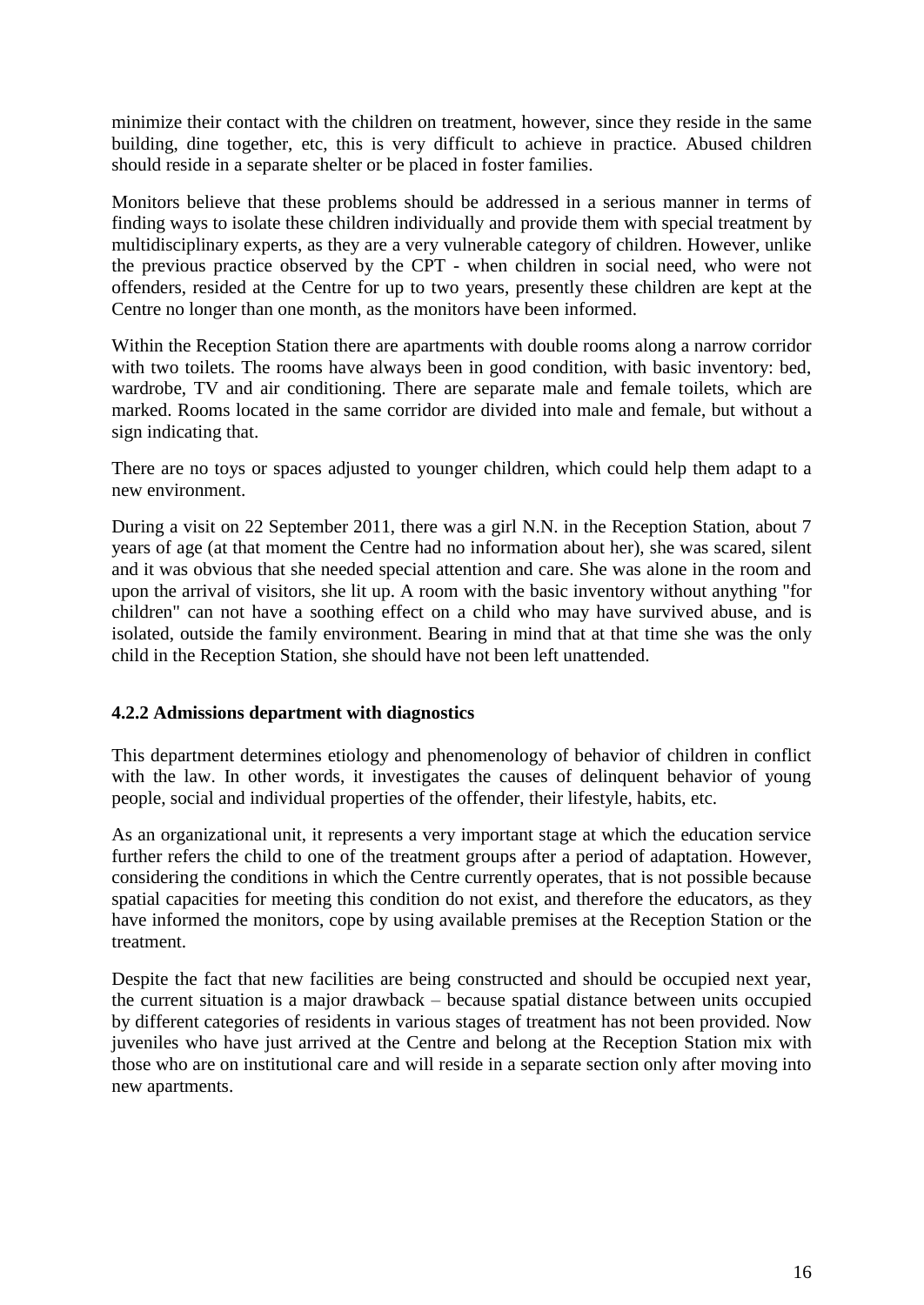#### **4.2.3 Institutional treatment**

It consists of two parts, male and female, spatially divided by corridors, although the doors of the corridor leading to the rooms have no signs to specify male or female rooms. There are three male and two female rooms. Rooms are double, with a TV, air-conditioning, wardrobe, natural light. There are ten beds in total.<sup>27</sup> Children have not substantially left their mark in those rooms; rooms are not decorated in order to make the children feel better. However, this is only a transitory solution until moving into new facilities, for which, according to the director, complete inventory has already been provided.

Toilets are new, clean; there are separate male and female toilets. Washing machines are in operation, they are in the bathroom and juveniles can use them. Hygienic supplies are provided on a monthly basis or as needed.

#### **4.2.4 Day Centre**

1

On the ground floor of the administration building there is a Day Centre for execution of measures of daily stay under the supervision of a guardianship body, which also encompasses a library. The Day Center has bars on the windows, which should be removed, as they have no essential purpose.

The books in the library do not match children's age (mostly encyclopedias, philosophical studies and reference books on the education of children in English language) and there are no recently published books.<sup>28</sup>

The library contains a complete set of reading list for elementary and secondary school under the old program. It should be enriched with the reading list in accordance with the current curriculum in schools, as well as with newer titles that would attract children's attention, make a positive impact on them and enable children to talk about those books during the appropriate workshops.

The living room has two cameras installed, since children who serve daily measures reside there. However, cameras can cause discomfort during their stay or during the organization of activities and deprive children of a sense of relaxation and spontaneity as they know they are being watched. The monitors believe that it would be more effective to install cameras at the Centre entrance, because in this way it is possible to completely ensure the security and monitor the arrival and departure of employees and residents.

<sup>&</sup>lt;sup>27</sup> Although there are 11 permanent residents currently on treatment, according to staff, residents are never at the Centre at the same time (e.g., when parents are visiting). Moreover, due to inefficient work of courts when an adult who committed a crime as a juvenile reports to serve a measure, but in the meantime has found an employment and started a family, such person, in consultation with the administration, does not reside at the Centre, but has a regular reporting obligation, which is respected in practice.

<sup>&</sup>lt;sup>28</sup> For example: Aristotle's "Organon", Hegel's "Phenomenology of Spirit", Plato's "Laws" and so on. According to the UN Rules for the Protection of Children Deprived of their Liberty, each of such institutions must provide access to a library of reference books and popular books appropriate for juveniles, who should be encouraged to use the books (item 41).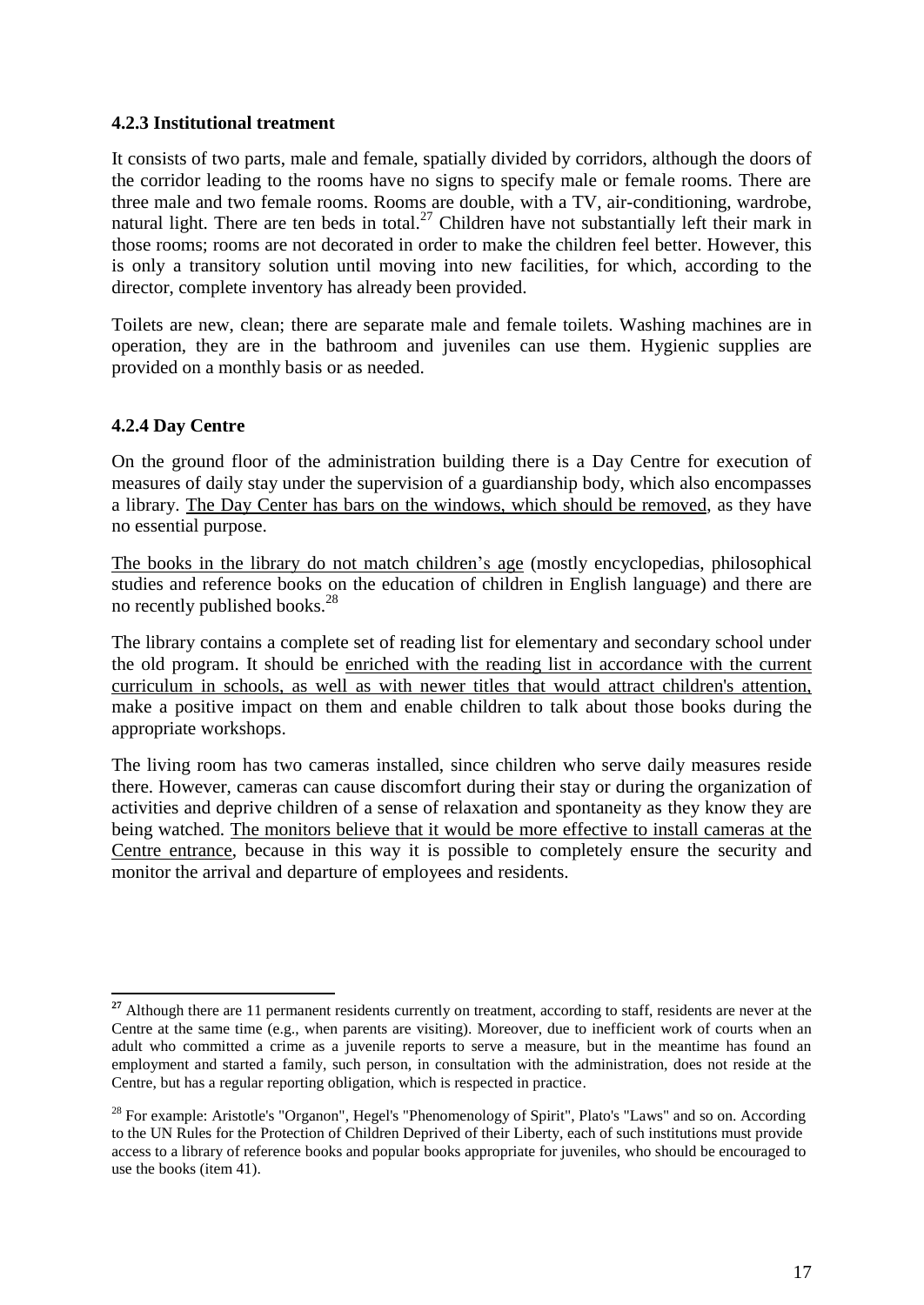#### **4.2.5 Kitchen**

Kitchen has an area of 8 m2 and only breakfast is prepared there, while lunch and dinner are delivered from the student cafeteria. The monitors were told that the children always have enough fruit and that servings are doubled when necessary. However, residents told the members of the monitoring team that they would like to get more fruit, as the CPT also noted in their report on the  $2008$  visit.<sup>29</sup>

During the visit of the monitors, the residents were having lunch. There is a noticeable lack of a separate dining room. Children eat in the kitchen at a small table where up to four of them can be seated, so they cannot all eat at the same time.

The monitors noticed that leftovers from previous days are stored in the refrigeration units. They are not used in the diet, but, according to the staff, a member of the staff takes the leftovers home. However, such practice could jeopardize the hygiene and health of the staff and residents.

# **4.2.6 Yard**

**.** 

The yard looks nice, with lots of green spaces and inventory that is handmade by the residents of the Centre in the locksmith workshop. According to the administration, the Centre renovation includes construction of sports facilities, which will contribute to the quality leisure time of residents.

#### **4.2.7 Locksmith workshop**

During their daily activities, as a form of practice in the workshop, *boys* make benches, baskets and similar inventory that Centre then sells, thus helping its financing and meeting the needs of residents. Since the operation of the workshop is voluntary, only two residents currently work there and receive a monthly stipend for their work. Children in the workshop are trained by a practice educator. The work is regulated by the Regulations on Occupational Safety.<sup>30</sup>

Girls do not have a similar type of occupation or training organized. The Centre should also provide them the opportunity to acquire craft skills in order to find employment more easily after leaving the Centre, which is one of the best ways to ensure their reintegration into the society, as recommended by the CPT.<sup>31</sup> Also, in addition to crafts education, girls should be provided with quality leisure time, which should also be a way of their appropriate social reintegration.

Products of the workshop and possible future activities should be better promoted, as this is a useful way for the Centre to receive revenue and provide a better standard for its residents.

<sup>31</sup> Consent of the CPT with the principle set forth in Rule 26.4 Beijing Rules.

[http://www.cpt.coe.int/en/documents/eng-standards.pdf.](http://www.cpt.coe.int/en/documents/eng-standards.pdf) See p. 42, 43, 45 and 46 of the UN Rules for the Protection of Juveniles Deprived of their Liberty.

 $^{29}$  Report on the visit to Montenegro in 2008, CPT, p. 141.

<sup>&</sup>lt;sup>30</sup> Based on Art. 102. of the Labor Law, Art. 4 of the Statutes of the Institution, at a meeting held on 28 February 2006 the Administration Board of the "Ljubović" Centre adopted the above mentioned regulations. Made available to the Delegation upon the Request for free access to information of 6 September 2011.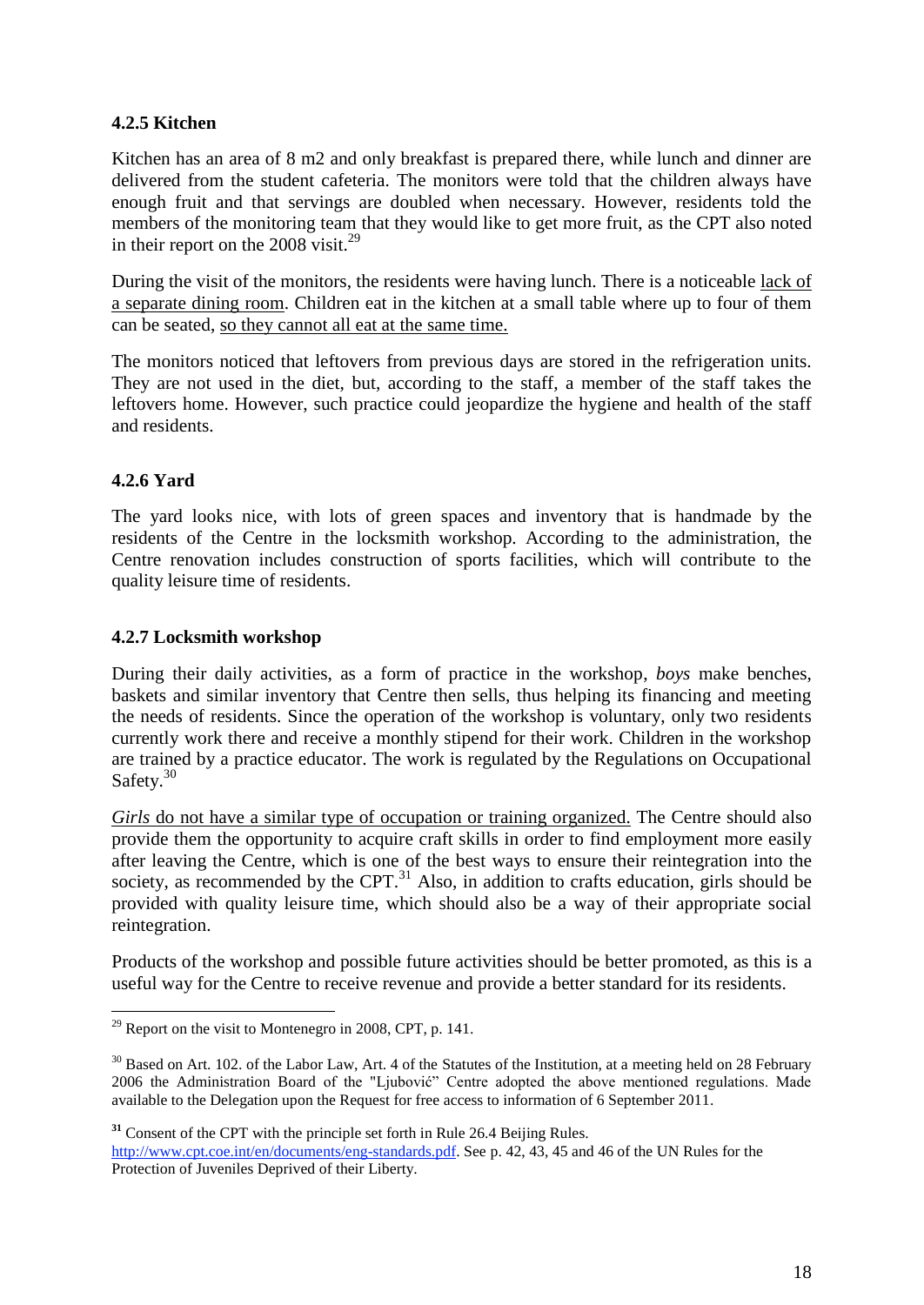# *4.2.8 Recommendations:*

- $\Rightarrow$  Mark male and female rooms.
- $\Rightarrow$  Provide special accommodations for abused, neglected or abandoned children. Establish a functional system of foster families (and unrelated) in the territory of the capital city and other major municipalities where these children would be referred from the Reception Station.
- $\Rightarrow$  Provide toys and adjust the Reception Station for younger children, to help them adjust to the environment unfamiliar to them.
- $\Rightarrow$  Remove bars from the premises of the Day Centre.
- $\Rightarrow$  Remove cameras from the Day Centre (premises for daily stay) and install them on the gates of the Centre or in front of the entrance to the building.
- $\Rightarrow$  Separate the Admissions department with diagnostics from other organizational units.
- $\Rightarrow$  Enrich the library with newer titles, adjusted to the age and interests of children.
- $\Rightarrow$  Ensure equal treatment of male and female residents of the Centre in terms of professional training, and provide girls with the opportunity to acquire crafts skills.
- $\Rightarrow$  Promote products produced by children in the locksmith workshop or in the future in other workshops.
- $\Rightarrow$  Ensure that children have fruit at all times.

# *5. Work methods, activities, psycho-social and educational development of children at the Centre*

#### **5.1 Staff**

There are 39 persons employed at the Centre, 19 of which have higher education degrees.

Educational work is organized by the Organizer of educational work, who has a university degree, two educators with higher education degrees, and three assistant educators with secondary education. In addition to them, legal experts are also involved as educators, as well as former "Mladost" school teachers, as night duty educators.<sup>32</sup> In the future, special attention should be paid to the employment of specially trained educators. In addition to persons responsible for the educational treatment, i.e. for everyday work with children, 3 special pedagogues, 2 psychologists, 1 pedagogue and 1 social worker are also employed at the Centre.

Because of the small number of residents (on average, 12 of them on a permanent treatment), the impact of specialized staff is questionable in activities that would have to be regular in this type of institutions, such as group workshops, as detailed below (Section 5.2).

**<sup>.</sup> <sup>32</sup>** Work program for 2011, p. 3, available at:

<http://centarljubovic.me/images/stories/Dokumenta/PROGRAM%20RADA%20za%202011.pdf>**.**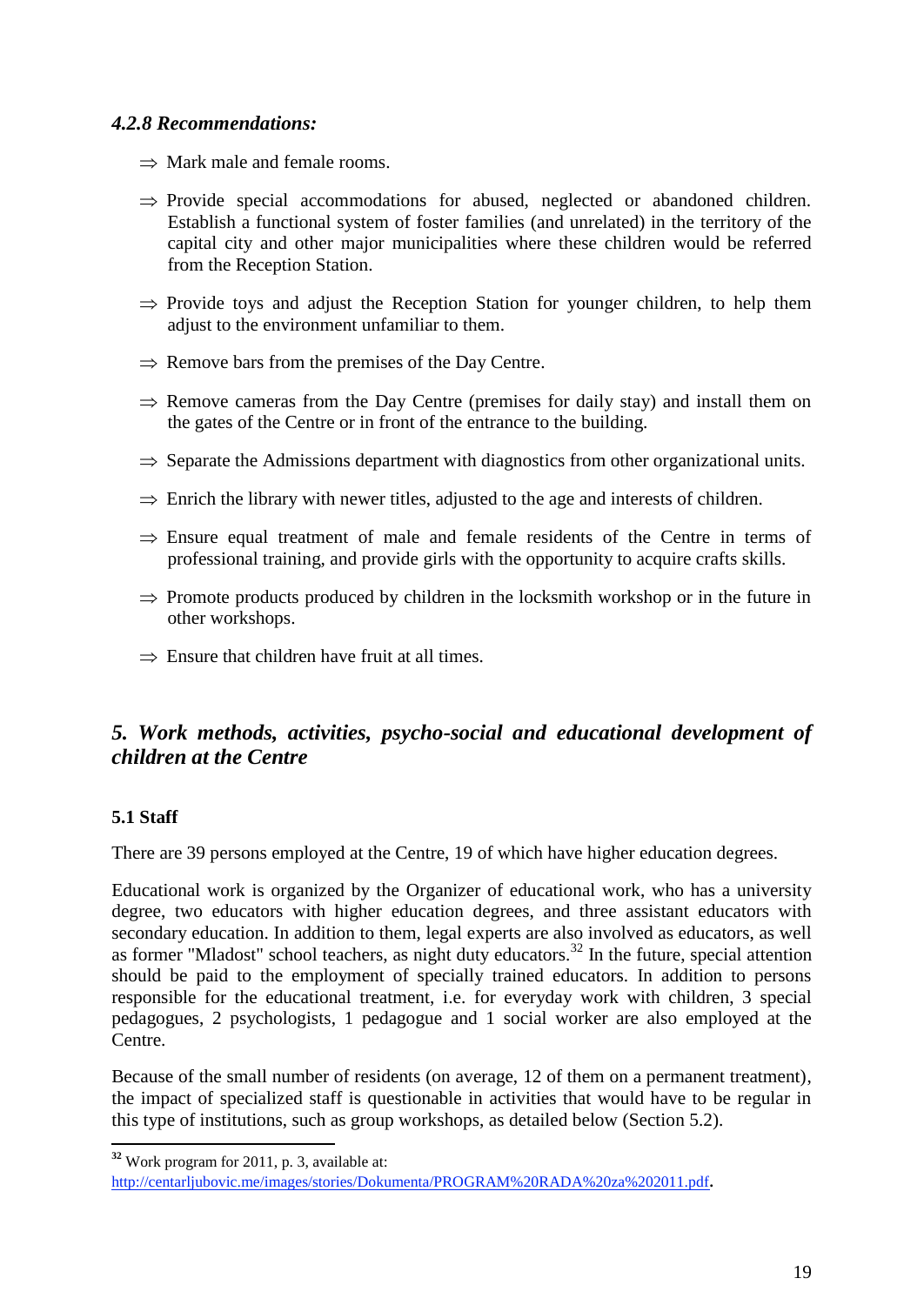When the CPT visited the Centre in 2008, there were 38 staff members, and it was announced that 6 more positions are to be opened (for 4 educators, 1 instructor and 1 security officer)<sup>33</sup>. However, to date, the number of staff has increased for only one person. The work is divided into three shifts. Four staff members work in the first and second shift, and three in the night shift. Due to the current situation - renovation of facilities, only the Reception Station works 24 hours.

The worrying fact is that only three persons, men,<sup>34</sup> work in the night shift at the Centre, although women are also willing to work in all three shifts. This leads to preferential treatment of one part of the staff, because the employees who work night shifts have higher salaries than those working day shifts.<sup>35</sup> After examination of the log-book, it was found that the above-mentioned three persons work in the night shift continuously, for more than one week, as opposed to the Labour Law, which prescribes that an employer must adopt such a shift schedule so that an employee can not work the night shift for longer than one week.<sup>36</sup>

The monitors noted that of the three men working the night shift, two (one always engaged in the night shift and one working all shifts) are prosecuted in criminal proceedings on charges of sexual assault of two minors, who had been residents of the institution in 2005.<sup>37</sup> These are night shift educator S.K. and doorkeeper S.J. The monitors sought an answer from the director of the Centre to the following question: "Were disciplinary proceedings conducted in the period from 1 January 2000 to 1 November 2011 against employees of the Centre for children and juveniles "Ljubović", and if so, what is their outcome?" The full answer<sup>38</sup> was: "In the period from 1 January 2000 to 1 January 2011, disciplinary proceedings were conducted against the former, now retired, director G.P., night shift educator S.K. and doorkeeper S.J. They were released of guilt by first instance verdict, but the judgment is not yet enforceable."

Please note that the administration and the competent ministry were obliged to remove from their positions the above-mentioned persons, in accordance with the then<sup>39</sup> and now applicable law and regulations (Art. 130, para 1, item 3 of the Labour Law<sup>40</sup>), as they had been prosecuted for a criminal offense committed at work or work-related, which, as stated,

**<sup>34</sup>** Work program for 2011, p. 3, available at: <http://centarljubovic.me/images/stories/Dokumenta/PROGRAM%20RADA%20za%202011.pdf>**.**

<sup>35</sup> Under the law, night work includes hours from 10 p.m. to 6 a.m. the following day and represents a special working condition, paid additionally (Art. 78, para 2, in relation to Art. 56, para 1, 2, 3 of the Labour Law, *Sl. list CG,* 49/08, 26/09).

**<sup>36</sup>** Art. 172, para 1, item 17, in relation to Art. 57, para 1 of the Labour Law, *Sl. list CG,* 49/08, 26/09.

**<sup>37</sup>** Daily *Pobjeda*, 23 July 2005, availabe at: [http://www.pobjeda.me/arhiva/?datum=2005-07-23&id=66820.](http://www.pobjeda.me/arhiva/?datum=2005-07-23&id=66820)

**<sup>38</sup>** No. 591/11 of 9 November 2011.

**<sup>39</sup>** The Labour Law, *Sl. list RCG* 43/03 and 25/06.

<sup>40</sup> *Sl. list CG,* 49/2008.

<sup>1</sup> <sup>33</sup> CPT Report in the 2008 visit to Montenegro, p. 143, Response of the Government of Montenegro to the Report of the European Committee for the Prevention of Torture and Inhuman or Degrading Treatment or Punishment on its visit to Montenegro of 11 March 2010, available at: [http://www.cpt.coe.int/documents/mne/2010-04-inf-eng.htm.](http://www.cpt.coe.int/documents/mne/2010-04-inf-eng.htm)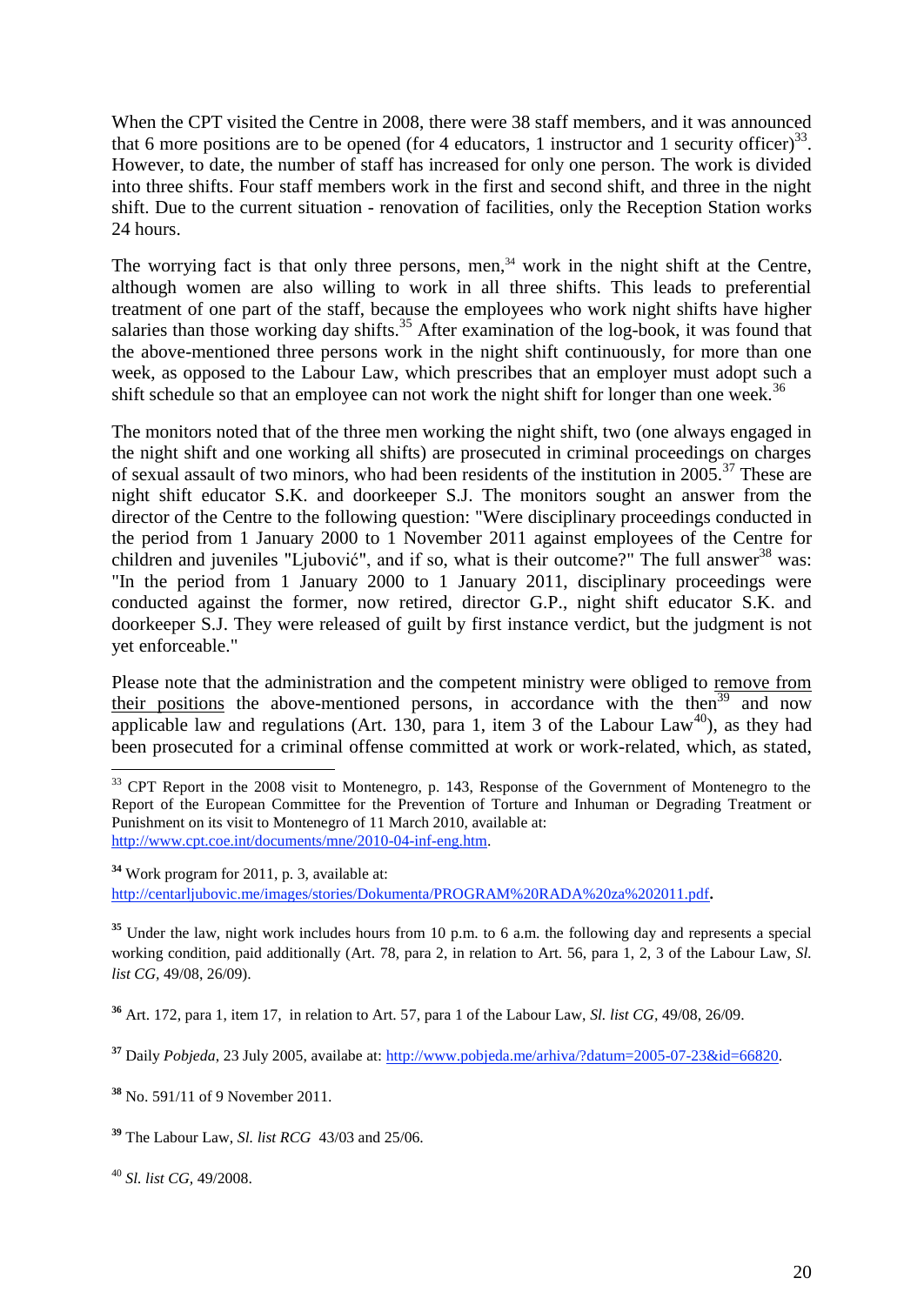is still pending final enforceable judgment. It is particularly worrying that these people were not only kept at the Centre, but also assigned to work together in the night shift, one regularly and the other periodically.

According to the director, the staff has experience in working with children in conflict with the law and is divided into multidisciplinary teams so that each shift has its own specialist (psychologist, educator, special pedagogue and one of the support staff members).

However, during the first visit, there was the "Duty schedule for the period of 18 June to 21 August 2011 for educators and assistant educators" on a cabinet in one of the offices. Among the names in the schedule, the monitors noticed V.P. and S.P., employed as a legal advisor and instructor.<sup>41</sup> The monitors emphasize that the Centre should strive to employ only persons trained for this vocation, as educators in this specialized institution.

A prerequisite for the successful social reintegration of children in conflict with the law is competent staff, which, in addition to necessary appropriate professional qualifications, must also have additional qualities for the work with children, such as sensibility, patience and understanding, along with continuing education. Staff should be trained to effectively carry out their duties, including special training on child's psychology, child welfare and international standards of human rights, especially the rights of children.<sup>42</sup> Professional education, work training, knowledge renewal courses and other appropriate learning modalities are used to establish and maintain the necessary expertise of all those involved in juvenile cases.<sup>43</sup> The goal of education is to clearly explain the staff their duties in accordance with the rehabilitation of offenders, ensuring their rights and protecting the society. Training should provide the staff with understanding of the need for cooperation and coordination of activities with other relevant services.<sup>44</sup>

Employees at the Centre do not have the possibility of regular study tours and training, mainly due to the lack of funds. Three employees visited institutions of similar type in Croatia and Slovenia in 2006.<sup>45</sup> During three days in March 2010, the Centre employees together with the representatives of social welfare centres attended a three-day seminar on

**.** 

**<sup>41</sup>** Work program for 2011, p. 3, available at: [http://centarljubovic.me/images/stories/Dokumenta/PROGRAM%20RADA%20za%202011.pdf.](http://centarljubovic.me/images/stories/Dokumenta/PROGRAM%20RADA%20za%202011.pdf)

**<sup>42</sup>** UN Rules for the Protection of Juveniles Deprived of their Liberty, p. 85.

**<sup>43</sup>** The Beijing Rules, p. 22.

**<sup>44</sup>** The Tokyo Rules, p. 16.

<sup>&</sup>lt;sup>45</sup> The visit was organized by UNICEF in collaboration with the NGO "Save the Children". In Slovenia, they visited three institutions similar to the Centre. Employees have pointed out that it is necessary to establish the "halfway houses" in Montenegro, as those they visited in Croatia, which operate within these institutions. In these countries there are buildings (social service) for placing children without parental care after they leave the institution. Employees pointed out that five years ago there were 33 crisis centers in Slovenia, operating precisely with the aim to minimize the referral of juveniles to institutions.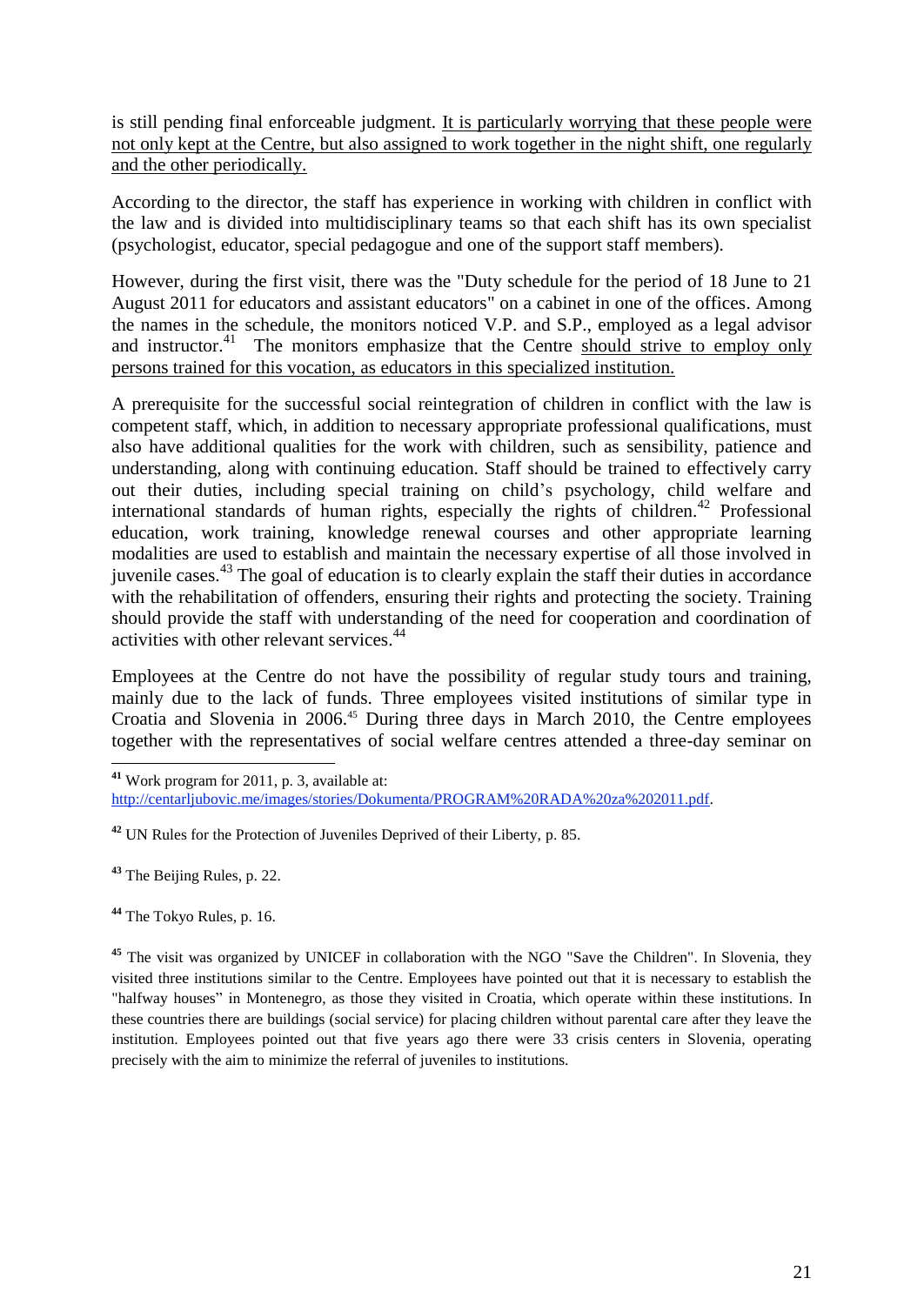"International Standards and Juvenile Law," conducted by an expert from UNICEF, prof. Dr Đurađ Stakić.<sup>46</sup>

Monitors have also noticed the staff's lack of knowledge on the contents of the report published after the CPT's 2008 visit to the Centre. In fact, according to one of the employees working at the Centre at the time of the CPT visit, the administration told them that they had been commended.

In order to employ people with proper qualifications, it is recommended that the Centre establishes a formal collaboration, for example through a Memorandum of Cooperation, with the Faculty of Political Science – Study Program for Social Work and Social Policy, and the Faculty of Philosophy - Psychology Study Program, whose students would conduct practice at the Centre, and in this way the Centre would have a quality choice when announcing vacancies for interns.

#### **5.2 Contents and organization of work with residents**

**.** 

Having in mind the current number of residents of the Centre (11), there are no obstacles for regular organization of comprehensive workshops for residents, which are a form of group work, proven to be a very good method of working with children in conflict with the law.<sup>47</sup> Workshops, with proper selection of topics, affect the development and improvement of psychosocial, healthy, adaptable potential, skills, habits, attitudes and lifestyles in children.

Although the monitors have been informed that the workshops are organized regularly, the last written record of a workshop organized at the Centre dates back to February 2011.

The educators have said that the administration work takes a lot of their time and that they do not note down information on each workshop they conduct. However, the educators did not respond to the request of the monitor - a social worker, to attend at least one workshop from July to mid-November, which suggests that the workshops actually take place very rarely.

The chief educator informed the monitors that the corrective treatment, in addition to workshops, also includes individual work with the residents, based on modern methods, which had not been the case earlier. Individual work primarily involves the establishment of relations between a resident and his/her educator. On the basis of social work history, the educator develops the plan of work with the child. The monitors have been informed that each resident has an individual treatment plan, whose reviews are performed regularly.<sup>48</sup> However, the monitors were not allowed to access individual plans for reasons of confidentiality.

<sup>&</sup>lt;sup>46</sup> The seminar was organized as part of the "Juvenile Justice Reform," carried out by The Government of Montenegro from 2008 in collaboration with UNICEF and with the financial support of the European Union. More information about the seminar available at: http://www.unicef.org/montenegro/reallives 14101.html.

 $47$  On the importance of group work in reducing antisocial behavior with children and juveniles, see, for example, from authors in Serbian language: "Evaluation of the effect of the integration program for young people in conflict with the law", Jasna Hrnčić, Tamara Džamonja Ignjatović, Vera Despotović Stanarević, p. 438-441, *Yearbook of the Faculty of Political Science*, No. 5, University of Belgrade, Belgrade, June 2011.

<sup>&</sup>lt;sup>48</sup> As well as in the report on the work of the Centre for 2010, Podgorica, December 2010.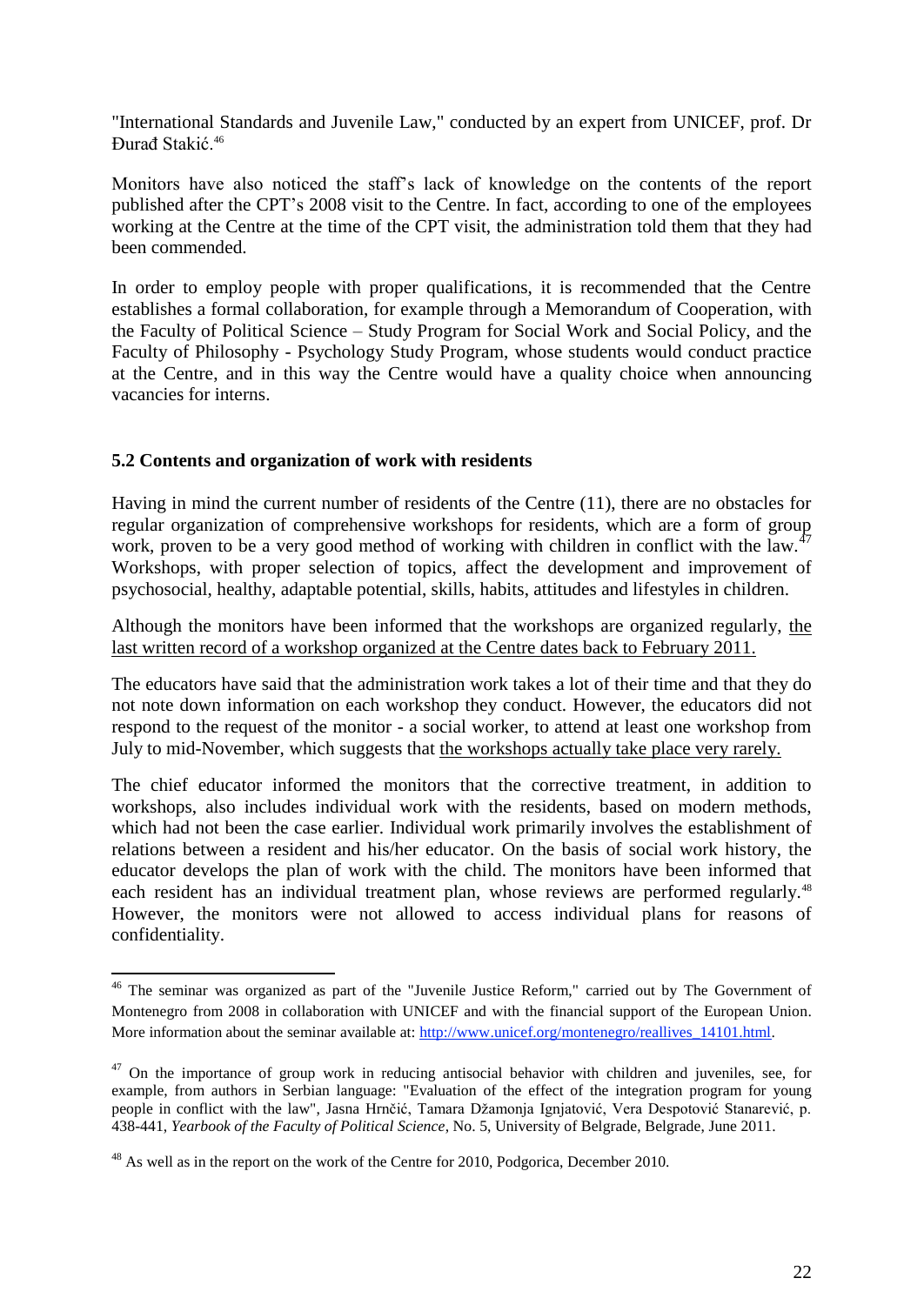During a weekend visit, the monitors noted that the residents were not able to use the Day Centre, where the library is located, or the workshops. According to the educator on duty, these rooms are locked on weekends. The monitors believe that these types of activities should be organized particularly on weekends, when residents are not in school, and have more time for reading and craftsmanship.

One of the aspects of working with children includes working with their families. Family is very important in the socialization of juveniles. From entering the institution, a juvenile is being prepared for the release. Certainly, in the meantime, he/she must master the skills, overcome problems and understand what he/she did wrong. For all these reasons, family support is essential. However, problems arise due to the refusal of families to cooperate (often a dysfunctional family or family community).

According to educators, some juveniles attend extracurricular activities, such as judo practice, in which case they are provided transportation by private staff members' cars. One of the educators on night duty has his own private judo club and children are able to train there.<sup>49</sup> However, the Centre does not have the financial means to offer children organized sports activities or other extracurricular activities, such as dance courses, for which one of the female residents expressed her interest. Also there are no vehicles for transportation of children to such activities or field trips. Monitors were told that, when the renovation of the Centre is complete, the residents will have a sports playground. The children have expressed a desire to be able to ride a bicycle.

Children have the right to go out to town (until 10 p.m.) and receive a monthly allowance (12.5 Euros per month), as well as to visit their parents and relatives once every 15 days. Policy of the Centre, according to educators, is for the residents to often spend time outside the Centre in order to avoid the so-called "Dormitory syndrome".

Unlike the practice of locking children, noted by the CPT during their visit in  $2008$ ,<sup>50</sup> the monitors have not noticed that the children were locked at any time.

Cooperation with NGOs, Government and international organizations in the past has been more intensive in the form of workshops and training courses. Some radical projects have been realized that opened the institution to the public with the aim of reducing prejudice against children in conflict with the law. Such was the project with UNICEF and the Faculty of Dramatic Arts in Cetinje, when residents of the Centre had been preparing the play "Down the good and the bad road" for three months, which was then performed at the Centre, the Culture and Information Centre "Budo Tomović" and in the town of Nikšić. The play was very successful and several guest performances have been organized. A female resident, who participated in the show and with whom the monitors spoke, was thrilled by the experience. This type of activities at the Centre has multiple benefits for both the institution and the residents. A workshop "12 steps" was organized in 2010, in cooperation with NGO "4 Life", with the aim to combat drug addiction.<sup>51</sup>

With the aim of achieving stronger binding of the Centre and its residents with the

**.** 

<sup>&</sup>lt;sup>49</sup> Person currently prosecuted for sexual abuse of a former female resident of the Centre (more on this in Section 5.1 Staff).

 $50$  CPT Report on the 2008 visit to Montenegro, p. 143.

<sup>&</sup>lt;sup>51</sup> Report on the work of the Centre for children and juveniles "Ljubović", Podgorica, December 2010.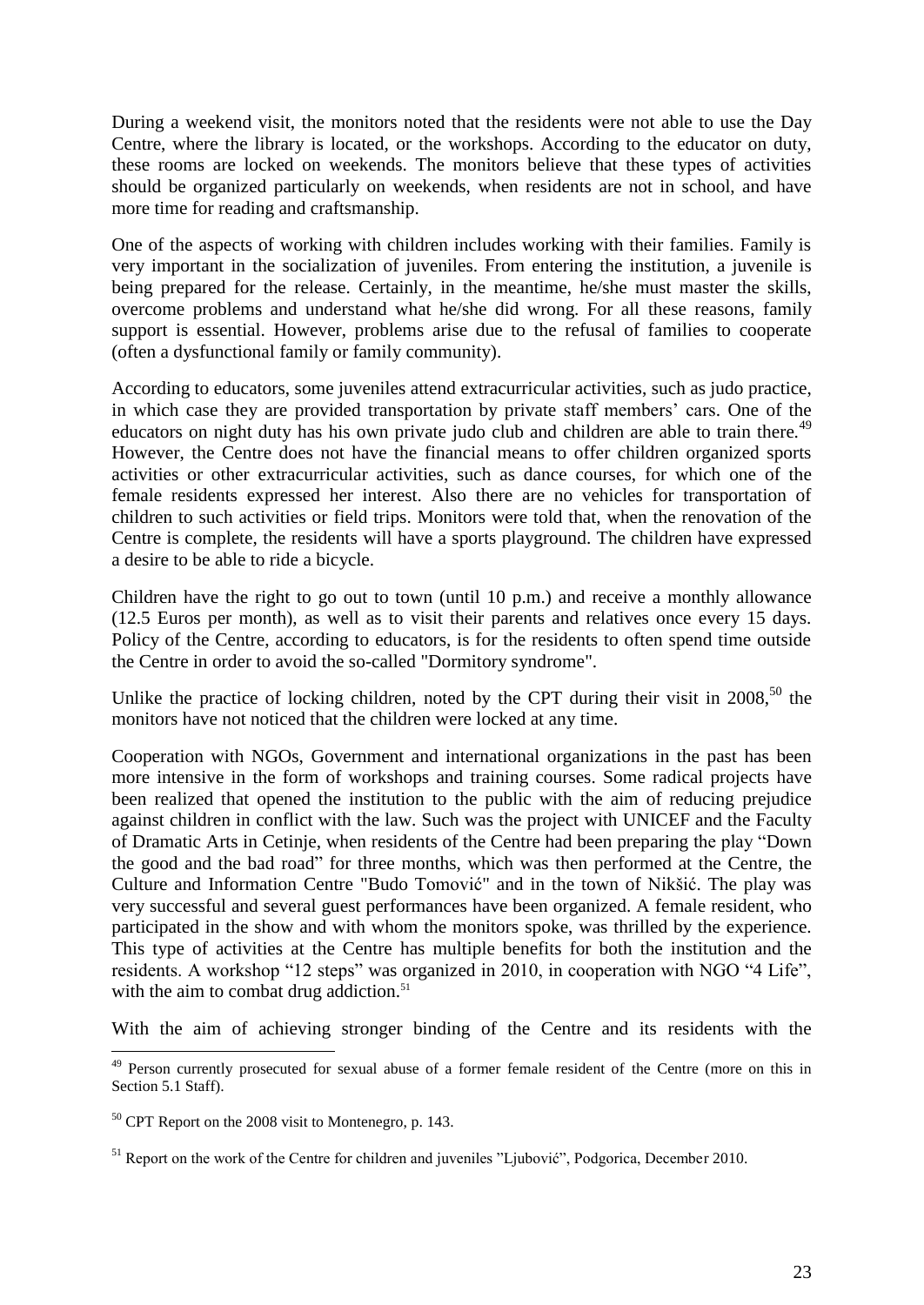community, and transparent operations and supervision of the work, the Administration Board of the Centre should also include representatives of the civil society, organizations for children's and human rights, representatives of the Faculty of Dramatic Arts, Faculty of Political Science, Faculty of Philosophy, etc.

According to the UN Rules for the Protection of Juveniles Deprived of their Liberty, institutions such as the Centre should be continuously exposed to inspection by a body that does not belong to government institutions, entitled to the right to conduct unannounced visits at own initiative, and which would enjoy the full warranty of independence in performing this function.<sup>52</sup> The Ombudsman could be assigned such duties, if the office of the Ombudsman has the capacity for continuous monitoring of the work of the Centre.<sup>53</sup>

#### *5.3 Recommendations:*

1

- $\Rightarrow$  Develop a work plan that will allow all employees to work in all three shifts, i.e. to prevent the same people from always working the night shift.
- $\Rightarrow$  Dismiss from work, especially from work with children, employees prosecuted in criminal proceedings on suspicion of having committed the crime of sexual abuse in relation with conducting their duty, until the final and enforceable completion of the procedure.
- $\Rightarrow$  Provide the means for education of employees, especially those whose job description involves regular work with children, in the country and abroad.
- $\Rightarrow$  Regularly inform the employees about the recommendations made by both international and national bodies/institutions responsible for monitoring of the respect for human rights of juveniles.
- $\Rightarrow$  Increase psychotherapeutic work with residents through activities that are acceptable and interesting for them (workshops, group work, psychodrama, etc.)
- $\Rightarrow$  Organize workshops (group work with children) at least once a week and keep proper documentation about them that will provide an overview of the work done, purpose of the workshop and outcome.
- $\Rightarrow$  Organize work in workshops with an instructor on weekends, when residents are not in school and have more free time.
- $\Rightarrow$  Establish meaningful communication with the families of juveniles; include the Social Welfare Centre in these activities, which would supervise juveniles after discharge from the Centre.

 $52$  Item 72 (A/RES/45/113. United Nations Rules for the Protection of Juveniles Deprived of their Liberty), [http://www.un.org/documents/ga/res/45/a45r113.htm.](http://www.un.org/documents/ga/res/45/a45r113.htm)

<sup>&</sup>lt;sup>53</sup> The Ombudsman published its latest report which specifically considers the care for children in conflict with the law in 2006, when the Centre "Ljubović" was established pursuant to a decision of the Government (Special Report on Juveniles in Conflict with the Law, the Ombudsman, Podgorica, December 2006).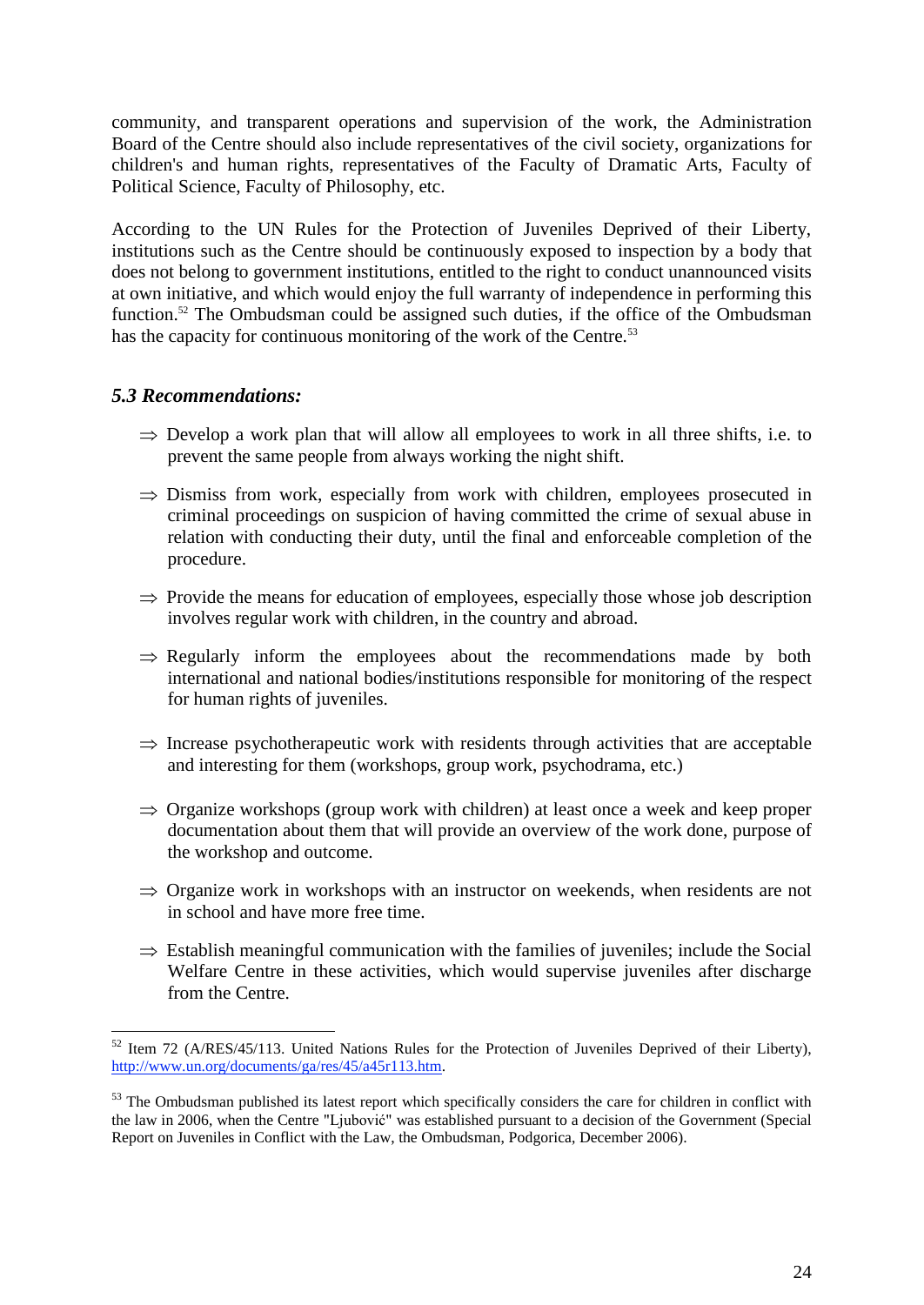- $\Rightarrow$  Provide funds for the purchase of a mini van that would frequently take residents out of the Centre on field trips or other educational activities (performances, children's concerts, cinema).
- $\Rightarrow$  Establish cooperation with NGOs for both further educational and training programs for residents, and staff in order to acquire knowledge and skills through non-formal education.
- $\Rightarrow$  Establish formal collaboration with the Faculty of Political Science and the Faculty of Philosophy of the University of Montenegro, in order to carry out practical training of students of these faculties at the Centre.
- $\Rightarrow$  Expand the composition of the Administration Board of the Centre by engaging representatives of the civil society, universities, organizations for children's and human rights, etc.
- $\Rightarrow$  Ensure that the Office of the Ombudsman has the capacity to continuously monitor the Centre.

#### *6. Documentation*

1

After the CPT criticized the forms and tardiness of record-keeping at the Centre in their report from  $2008^{54}$ , in 2009 the administration improved the system of record-keeping.

Every resident has their educator and personal record, kept from admittance to the institution until release, including records of treatment, social history, psychological assessment, records of going out and coming back. There are no records of physical abuse of residents. Monitors only noted sanctions like prohibition of going out to town.

#### *7. Discipline and disciplinary measures*

The monitors noted that there are no clearly visible House Rules put up anywhere, although the children that the monitors spoke to noted that they understood and observed them. Monitors only noticed papers on the walls with transcribed text of articles from the Convention on the Rights of the Child. However, under the UN standards, "on admission, all juveniles shall be given a copy of the rules governing the detention facility and a written description of their rights and obligations in a language they can understand, together with the address of the authorities competent to receive complaints, as well as the address of public or private agencies and organizations which provide legal assistance. For those juveniles who are illiterate or who cannot understand the language in the written form, the information should be conveyed in a manner enabling full comprehension". 55

 $54$  "Finally, it should be noted that the main log-book of the establishment was out of date, the last entry having been made on 19 June 2008. The CPT recommends that steps be taken at the Ljubović Centre to ensure that record keeping is up-to-date and accurate." Report on the 2008 visit to Montenegro, CPT, p. 147.

<sup>&</sup>lt;sup>55</sup> United Nations Rules for the Protection of Juveniles Deprived of their Liberty, p. 24 (General Assembly Resolution UN 45/113, 14 December 1990).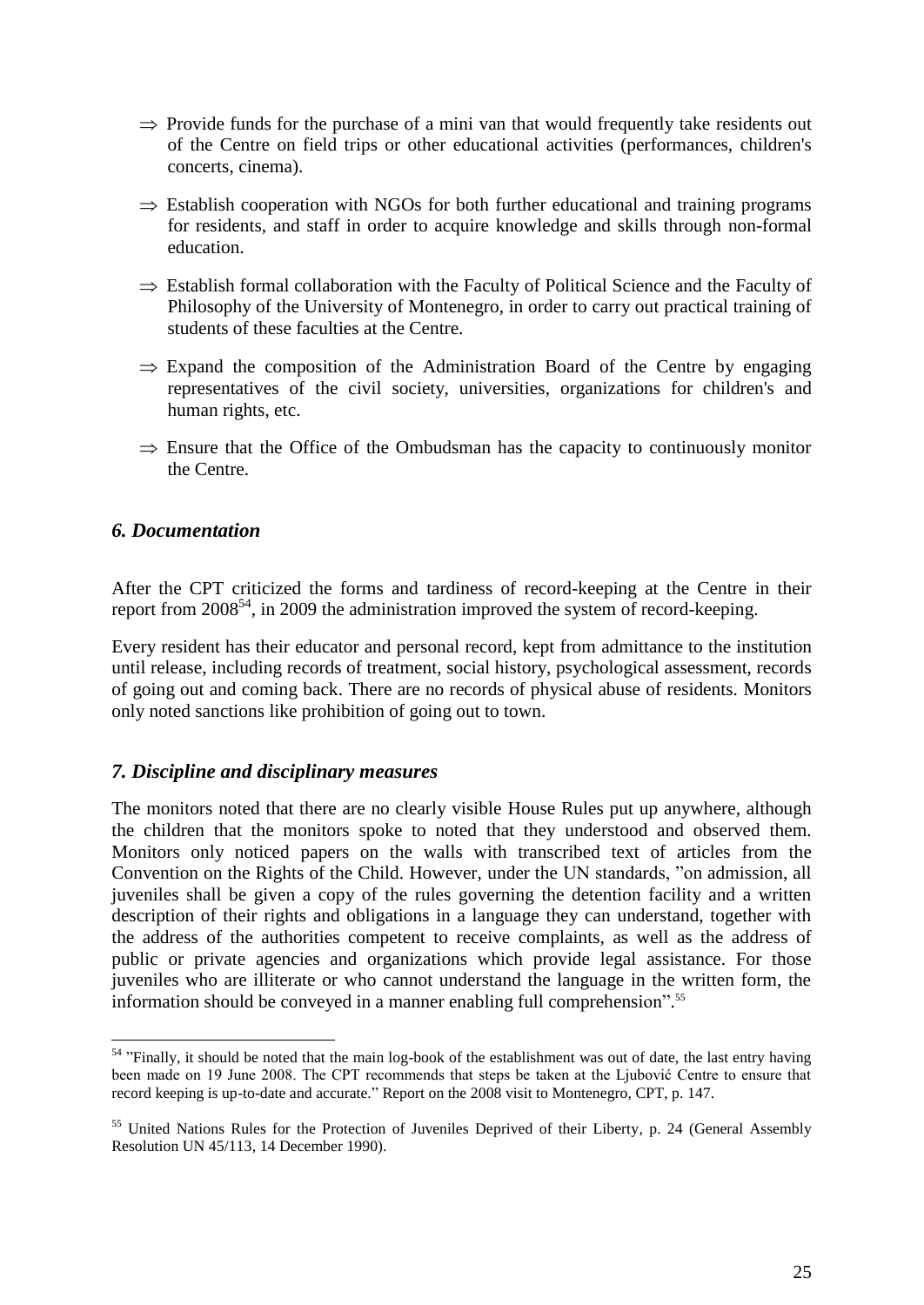The CPT recommended that a clear disciplinary procedure be introduced at the Ljubović Centre and that juveniles be duly informed of  $it.^{56}$ . The monitors believe that the above described situation (unavailability of the rules in written form to all residents) can not satisfy the required form of informing residents of their rights and obligations.

CPT pointed out that juveniles' contact with the outside world must never be restricted or denied as a disciplinary measure,  $57$  as mostly respected in practice.

Monitors have been told that the children can complain to the director in case of problems or complaints against educators, but that they do not use this right, because, as noted by staff, there is no need for that.

Administration building has no signs leading to offices of administration officials, which can pose difficulties in orientation to newly admitted residents, as well as in clear understanding as to who to address in the first moments, which are surely the most stressful for someone who has changed their environment.

Upon examining the documents, the monitors noticed that there were cases of residents leaving the Centre by their own will (in which case the Centre immediately notifies the police, family of the resident and the competent social welfare centre) and committing criminal offenses upon leaving the Centre (theft).

# *7.1. Disciplinary measures*

The Centre applies disciplinary sanctions in the form of withholding allowance and prohibition of going out to town.

In the period from 10 p.m. to 6:30 a.m. educators lock juveniles in their rooms.

The rights and duties of children at the Centre must be clearly written and displayed in a visible place. Children must also be familiar with their right to complain to the director and educators about their treatment, as well as to (for example) the Ombudsman in relation to the conduct of educators and the director.

During the time of the visits, the Centre had a mailbox set up for residents' complaints to the Ombudsman, with the only key to the mailbox held by an authorized representative of the Ombudsman's Office. However, there were no instructions or explanations next to the mailbox (e.g. regarding its purpose; who is the Ombudsman; only Ombudsman's office has access to the letters; juveniles can write about anything without fearing the Centre staff or bearing consequences), which is particularly necessary if one bears in mind that it is intended for juveniles.

#### *7.2 Recommendations:*

 $\Rightarrow$  Display the *House Rules* in visible places in common rooms, so that the residents can be informed about their rights and obligations during the stay at the Centre.

**<sup>.</sup> <sup>56</sup>** Report to the Government of Montenegro after the visit to Montenegro by the European Committee for the Prevention of Torture and Inhuman or Degrading Treatment or Punishment in 2008, p. 146.

**<sup>57</sup>** The CPT Standards, p. 34.